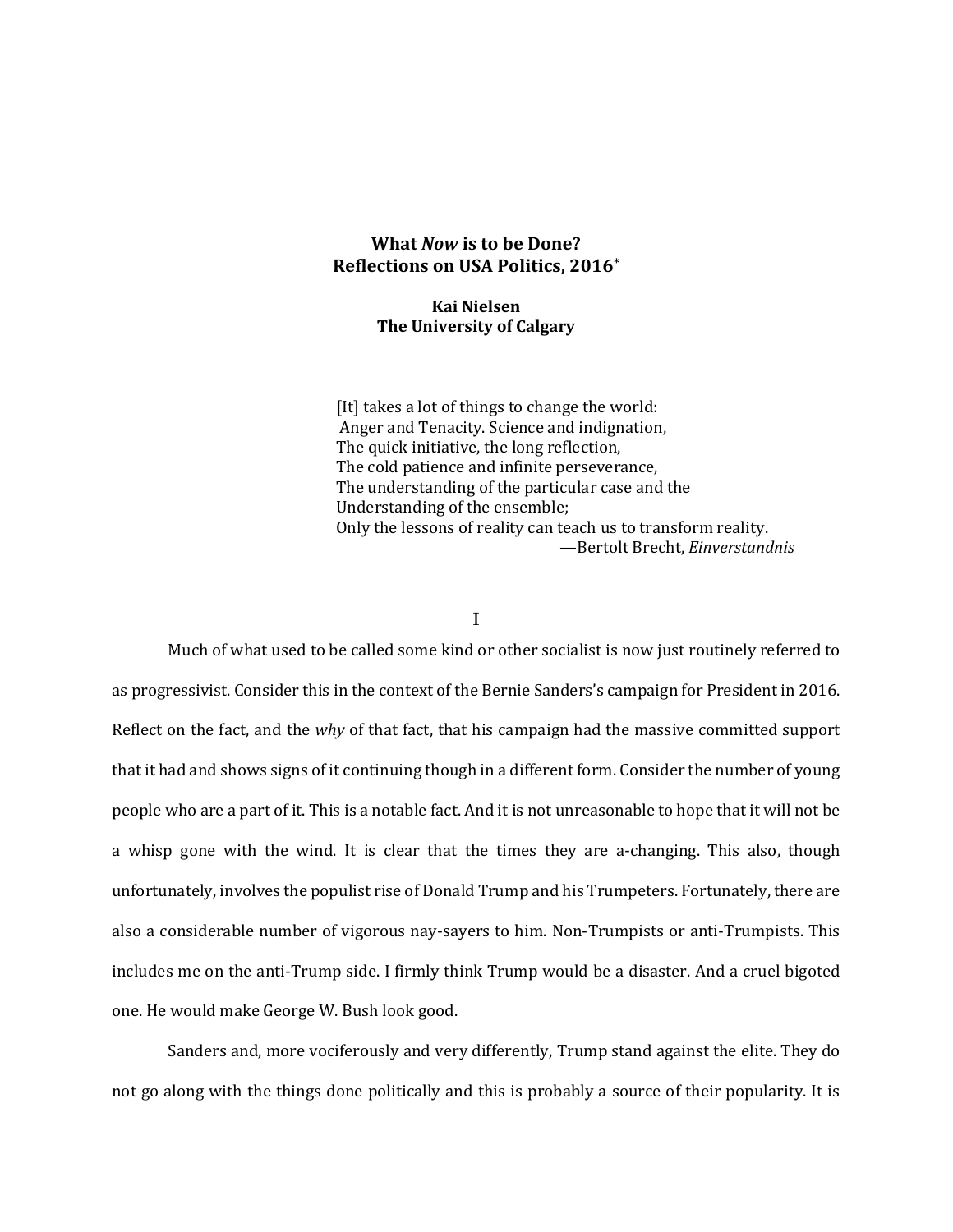becoming obvious that politically the times they are a-changing. On the Sanders side, changing for the good; on the Trump side, changing for the bad. Clinton will not be of much help, if any at all, in making things better, though, like Obama, but not as eloquently, there will be with her a lot of sweet talk.

However, for all his popularity Sanders and his Sandernistas are now electorally defeated and Sanders himself has gone over to Clinton with a surprisingly strong endorsement. But not many of his supporters have followed him there. Many walked out of the Democratic Party Convention after Sanders's defeat chanting 'Jill not Hill'. One of Sanders's delegates, when asked how he would now vote, said there was a genuine contest between Clinton and Trump and that Clinton, though bad, was not in the same league for badness as Trump. And indeed Trump was dangerous and so we should follow Noam Chomsky and hold our noses and vote for Clinton. In a non-swing state—for example, Mississippi that is very distinct from Ohio, a swing state—we should not say how we would vote, if we would vote at all, or vote perhaps for some tiny political party. The Greens perhaps? That is exactly what I would do if I could vote in the United States. Only where there was a genuinely contestably matter of defeating Trump should we hold our noses and vote for a Goldman-Sachs weighted Hillary Clinton. I would like to vote for a woman. It would be a very good thing for there to be a woman president. But not Hillary Clinton. I feel about her how I would have felt about Thatcher in the U.K.

While it *may* be over for Sanders, it need not be the end of the world for his supporters and for supporters of Jill Stein, the presidential candidate of the Green Party, a party that *may* now gain far beyond the present 3% of the presidential vote. She offered her position including the leadership of the Green Party to Sanders. The Green Party in a merge with Sandernistas would be a considerable contender. Sanders did not take her up on her offer. Probably in fear that it would divide the non-Trump vote and lead to a Trump victory. He might well have thought of the Nader phenomenon. Still, after Hillary Clinton is safely back in the White House, things can rightly and reasonably be different than what it was under Obama. There could and should be a merger to get the Greens and the more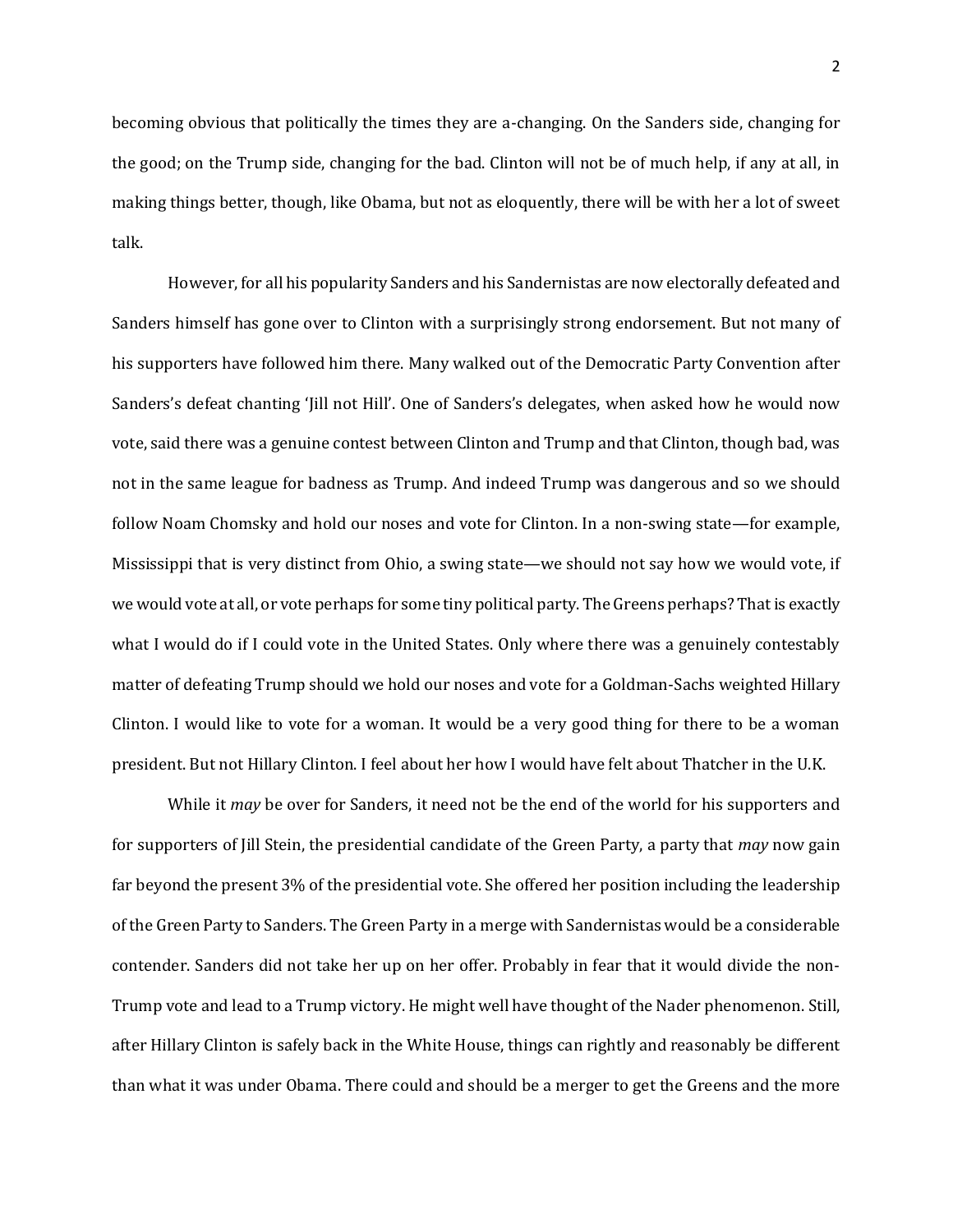massive group of Sanders supporters into a new mass party that either with Sanders's leadership or one of his intellectual Young Sandernistas Turks or with Jill Stein, any of them could perhaps defeat in the election four years later both the Democratic Party candidate and the Republican Party candidate, particularly if the Republicans are reduced to a smallish rump party because of the debacle caused for them by Trump's candidacy, whether or not he is in the White House. Where Trump has a chance nose-holding voting for Clinton now is in order. Next time vote for a political revolution in Sanders' style. That is a reasonable matter though by no means a certainty. With it the Sanders phenomenon would not be lost, with or without Sanders himself but if not him with the Young Sandernistas or with Jill Stein or someone like her or like Sanders. With their eventual victory life in the United States would be much better as a result. Even without their victory their extensive presence will be a good thing. Then there still is the next election, though we can feel how much longer.

Things are again stirring in the desert of American politics. Something that has not happened since the 1960s. People in considerable numbers are getting nailed by the rapacious rule of the ruling classes, wiggling around, controlling and exploiting in all societies. The existence and rule of the super rich is worldwide. China is no exception. Nor is Vietnam. The super-rich or their cultural equivalent in all societies are getting increasingly richer and the poor poorer. It isn't, as so many say, envy that usually moves people against this but hate of the gross injustice of it and of the misery it causes. And along with the misery the utter uncaring of it by the rich and the powers that be. While some starve, or nearly so, others wallow around in superfluous and sometimes senseless luxury. That is intolerable. But it is widely the case. That's the way the ruling elites work. At least in most cases. Washington D.C. is not Stockholm.

Even the Middle Class is feeling the pinch. One percent of the world's population has fifty per cent of the world's wealth. Ninety-nine percent of the world's population has to make do with the other fifty percent of wealth. This is a monstrous inequality impoverishing many people, often in a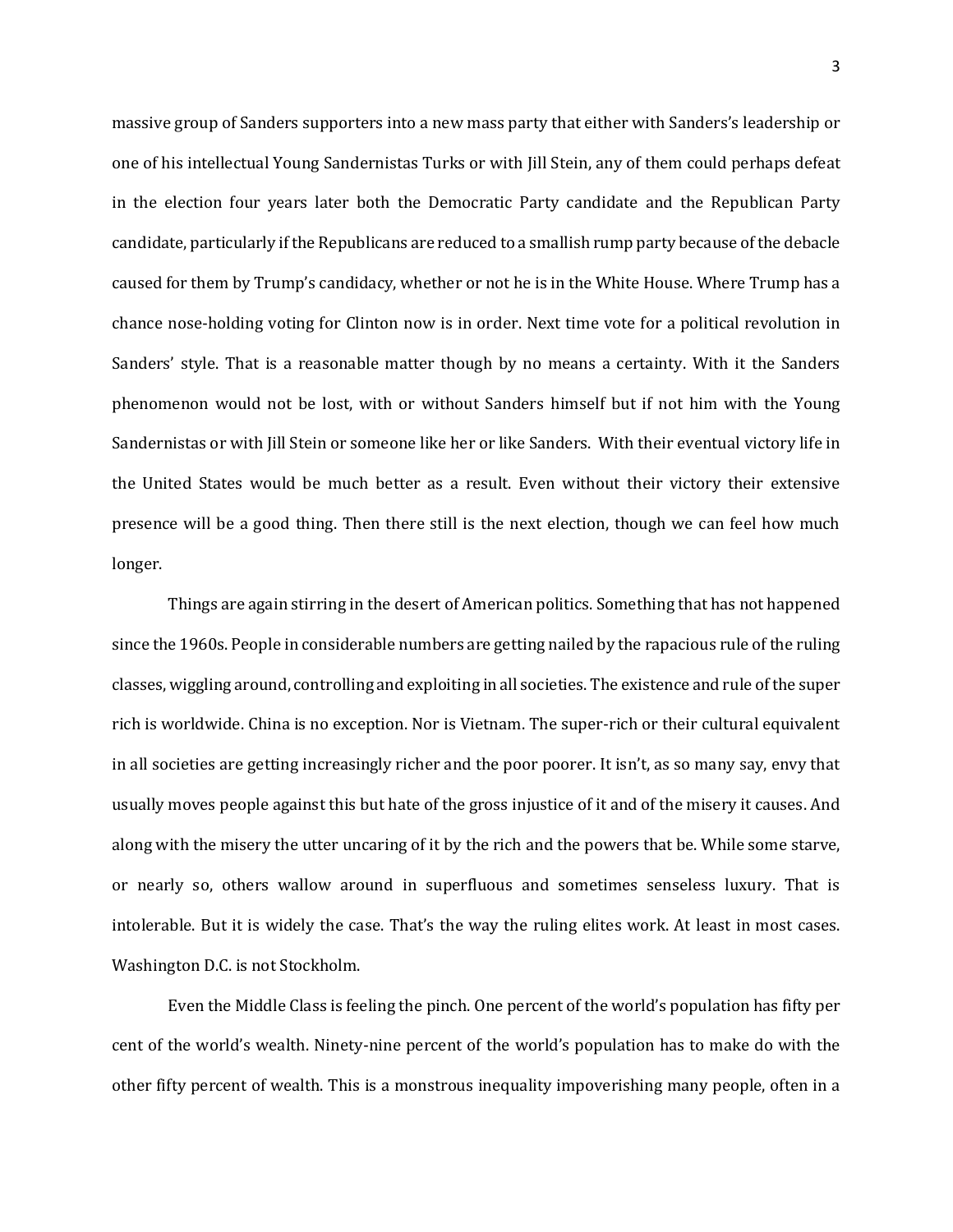grotesque manner. Life for many people in some parts of the world is hell. Where it is not, there are various extensively harmful deprivations. To say this is unfair is to put things mildly but obviously. But the super-rich generally uncaringly go on grossly enhancing and protecting their wealth no matter what the cost to the rest of humanity. This is felt in various harmful ways worldwide.

The Swedish population is better off than the population of the United State, the so-called greatest as well as the indispensable nation. Or so Obama and Clinton tell us. That was not true about Sweden and the United States in the late nineteenth century. However, people are better off in Stockholm now and it is a more pleasant place to live than in any of the great cities of the United States. In various ways the population of Senegal or Kinshasa are much worse off than the population of the United States. There are places in the world such as Senegal where only a few are somewhat flourishing and where most of the people are miserable. Then there are the refugees in Libya maltreated by smugglers as these refugees take the perilous trip to Italy on which many lose their lives. There is no human flourishing here. Only the hope, the not unlikely illusory hope, for a place where they can live with decency and without fear.

The super-rich are getting richer and the poor are getting poorer. Sometimes, indeed often, the latter are in wretched conditions. This is not only true of much of our world but even in the socalled 'indispensable' nation. But things roll along and keep getting worse. With Trump in the White House the getting worse would accelerate. And its being dangerous would be increased. The return of Hillary Clinton would not be as bad as Trump in the White House but Clinton would still be cold comfort. Not as bad as Trump but still bad. The United States lost a lot with Sanders' defeat.

Things are even colder when we look worldwide. There are many places where we have a super abundance of horribleness. Large swaths of the world are hellholes. This grossness is often either placidly accepted or wearily or ignorantly accepted by most people in the United States and increasingly more and more in Europe and the rest of the Americas, North and South. In the United States from the 1970s until the last few years, people either resignedly or inattentively slept away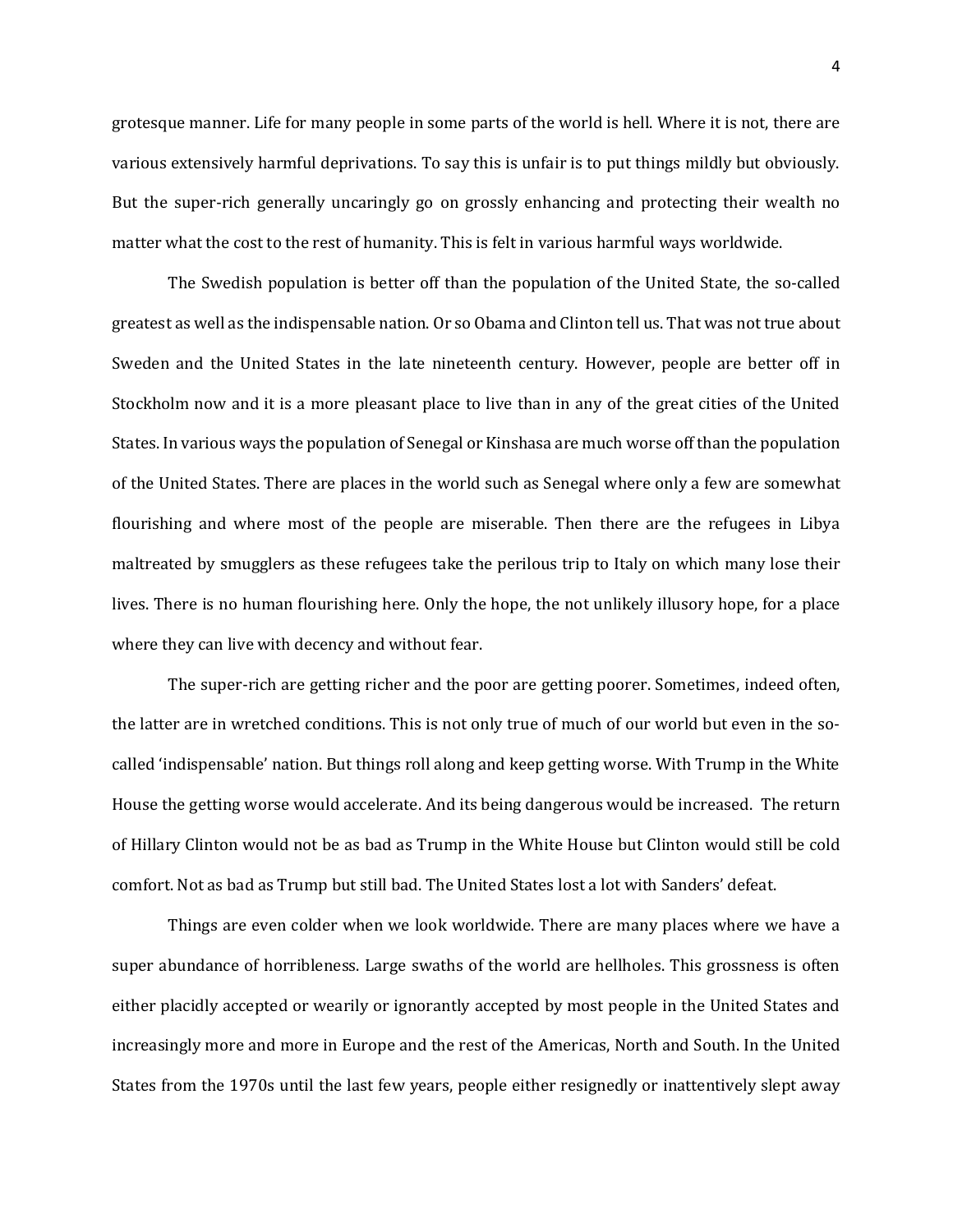politically accepting the *status quo*. During the Reagan years they snored while it was going on. However, in the last few years this has come to an end. The bitterness, resentfulness and sometimes resistance has blessedly sprung into existence, and rightfully so, with Occupy and Black Lives Matter movements and their like. The cops along with others belonging to other institutions have sprung into action to shore up the *status quo* in a reactionary fashion. The mass media has not been helpful. Sometimes this has been hidden from most people's view and understanding. This has exacerbated matters. In this circumstance, the Bernie Sanders's phenomenon has come into existence and has flourished. It had its parallel in Jeremy Corbyn in Britain. Sanders vigorously helped make political discussion and attempted action come alive in the United States. And indeed of a fundamental sort. This coming aliveness spectacularly include the youth, many of whom hitherto had been apolitical. That a-politicalness is understandable while still being unfortunate, especially given the political options in the United States of recent times. Sanders and even the much rightly derided Trump have stirred things up. Often not in the right way but they have stirred things up.

With Sanders we have a clear intelligent and humanly helpful political program that would make the U.S. political desert bloom and become a humanly and morally more flourishing place. Gone would be the *arid realpolitik* neoliberal nightmare that we have lived with for some time brought about for us by the Clintons, Blair, Brown and Sarkozy among others. By the whole neo-liberal contingent.

Moreover, Sanders galvanized large numbers of people include younger people who have our future in their hands. We older people have made a mess of it. The democratic establishment have with their wiles pushed things backward. But things, I say again, they are a-changing and we can reasonably hope and some of us can contribute to their changing in whatever way we reasonably can by joining in the struggle in alliance with a growing bunch of challenging others out to change the world for the better. With more than hope. Even reasonable hope.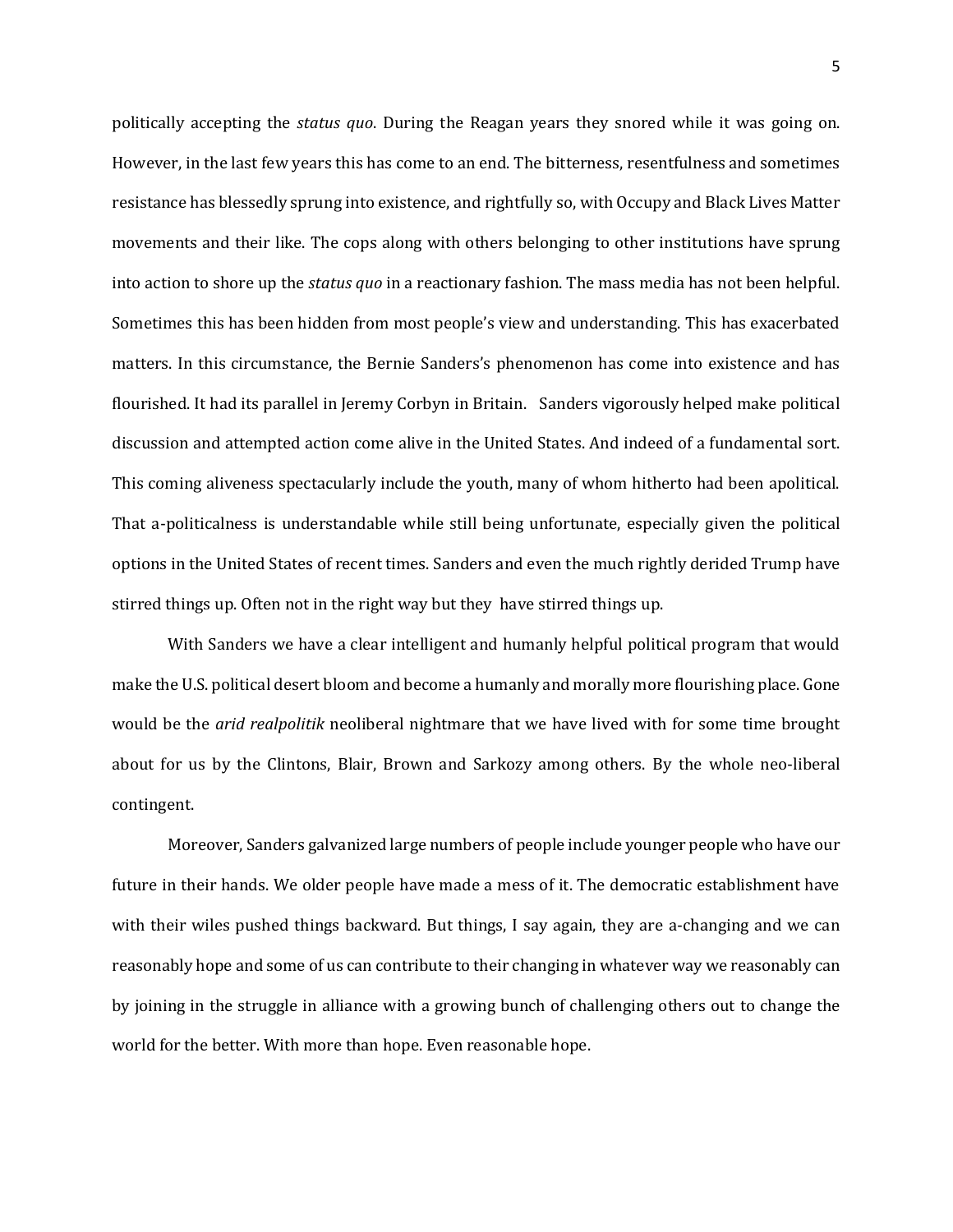It is understandable with Sanders's defeat that we should be bitter over his full-throated endorsement of Hillary Clinton. But we should keep in mind that this may be a purely tactical matter on his part to help ensure the defeat of Trump. The defeating of him is the immediate thing we political people should do. Surely Trump is a monstrously evil menace that must be stopped. We can't take any chance here. Trump plainly is a clear and present danger. Indeed, very likely a tremendous danger. Yes, there were those chants vis-à-vis Hillary Clinton of 'put in her jail', yet Sanders is right in saying after the vote at the Democratic Convention that even *if* it was rigged that Clinton was now the only way of stopping Trump. We cannot reasonably will the end without accepting the necessary means to the end. Now, rigged elections or not, just save us from Trump. Saving us from Trump is clearly the imperative now. There are times when we must do the terrible rather than getting something still more terrible. This is something that is philosophically contestable without it being practically humanly so. However, remember the presidential election of November 2016 will hopefully not be the last U.S. presidential election. Hitler will not be copy-catted. What the Sandernistas and their likeminded U.S. citizens should—indeed humanly speaking must—do is build a new political party broadly along Sanders's lines while there is still impetus for it but not before Hillary Clinton is safely in the White House and before the memory of the Sanders's initiative fades. We must prepare for this while the fire is still hot. While it will have massive backing.

Still, be careful not to repeat the Nader phenomenon which resulted in giving us George W. Bush without a majority vote when we could have had, if Nader hadn't intervened and with Bush's major opponent losing. Do we have to repeat the little party phenomenon that is stuffed full with good ideas but with no ideas of how to gain power to achieve this 'good idea'? Next time around the Sandernistas will have a mass base, sufficient enough to gain the majority. They should make good use of it while being well aware of the need *now* (2016), after Sanders' defeat, of getting Hillary Clinton into the White House. This is something not to be desired *sans phrase* but necessary in the dreadful situation we are in to keep Trump out of the White House. Clinton can indeed be relied on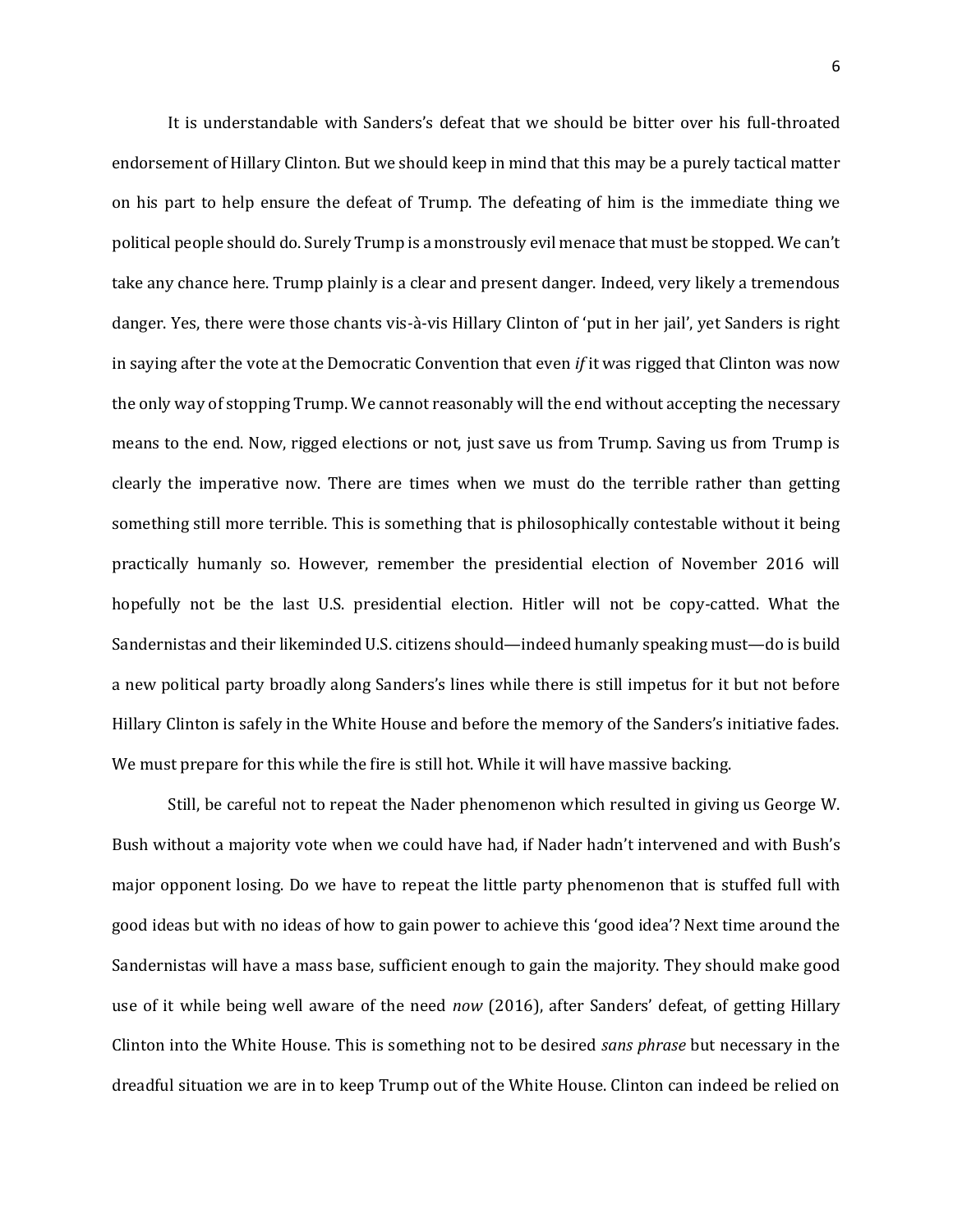to adeptly carry on the disastrous neoliberal policies in the interests of the rich and not in the interests of ordinary people. However, here that will pave the way in the *next* election for a Sanders's style political revolution that in time, contra Sanders, also will be an economic revolution where the economy will be in the people's interests and indirectly in their hands though with economists who will direct an economy that answers to people's interests. Where that is intelligently done it will take us out of the black hole that we are in now. Clinton will not do it but she will not make the black hole as deep as the monstrous Trump would.

I used to think there was nothing to worry about with Trump as only a few poorly educated people were his devoted followers. Now I fear that that may have been wishful thinking on my part. Trump is plainly on the verge of a neo-Fascist movement with plenty of support from the European far right. Can the U.S. social order withstand such an onslaught? An order that has proudly prided itself, though illusorily, as being democratic. But having the vote is a necessary but not sufficient condition for democracy.

Sanders was a good wind, but we have with Clinton a becalming wind supportive of the *status quo*. However, she may not be able to withstand a Trump hurricane. We are in for troubled times and we do not know what the outcome will be. We do not even have a good sense of it. We can only struggle rather blindly and hope.

We need to take proper cognizance of and understand how to react to something that Trump plays on, namely that there is a large number of angry people in the United States, though of course not only there, who feel left out, and are left out, by their government. And indeed they are. Many people are the most that are insecurely employed as well as others that are unemployed. There are many older formerly well-employed workers who are no longer so employed if employed at all. There is naturally a lot of anger about that and Trump keys into that. But in reality not helpfully. Though that may not be seen by many voters.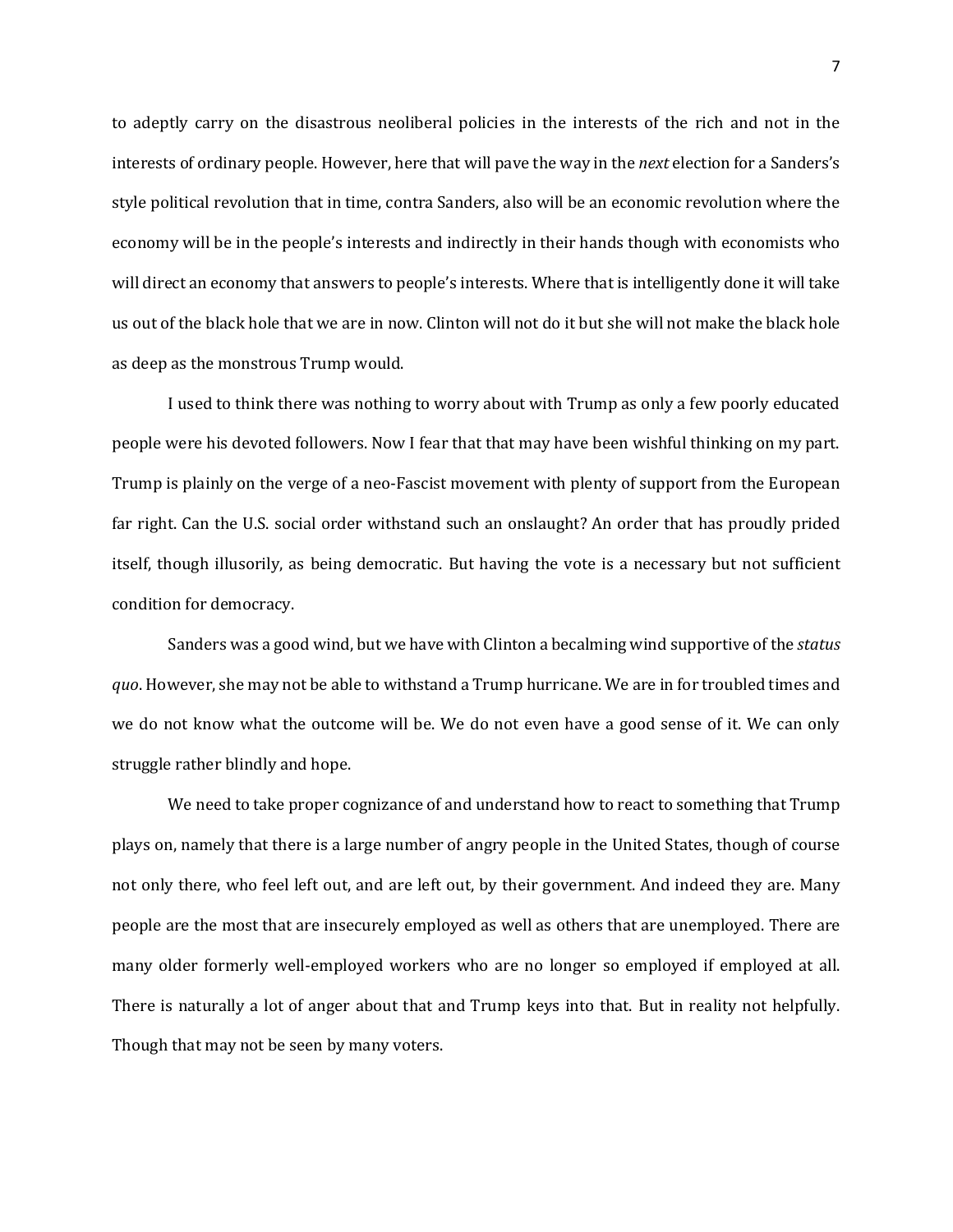The underclass in the United States rightly has a grudge about their condition and are often caught up by Trump. Similarly situated Arab youth are caught up with ISIS, Trump's enemy. Leaders of both monstrosities of ISIS and Trump proclaim, illusorily and grotesquely, that they have the 'solution'. Many Americans believe that Trump has the keys to the kingdom. Indeed, something they should not believe. Trump's 'solutions' are at best in some important ways like the Nazis proclaiming Hitler's Thousand Year Reich. (Actually, in reality, what turned out to be the Twelve Year Reich was evil enough.) It is not only the extensively deprived, left out young that were captured by Trump's chant but contrastingly they are in an important part the angry, largely elderly white uneducated principally male population. People that have been left out of the 'American dream'. They, too, are deceitfully encultured by not a few politicians and extensively so by Trump. Many of the people mentioned above have indeed gotten a rotten deal and have come to feel it's time to rectify things and have become gung-ho right wing militants.

Trump is very irrational and shiftily so. And he is callously and extensively ignorant. He goes from one lie to another or from one made up thing to another. Hopefully the public will eventually see this. I hope they do early enough. I think his crude and false denigration of women has finally done him in.

The Bernie Sanders's phenomenon, by contrast, though importantly *perhaps* less effectively so after Sanders's electoral defeat, genuinely and rightly answers to people's needs and interests. It may unfortunately not be the case now but only at a later stage after Hillary Clinton is safely ensconced as President and going about being corporate capitalist inspired in her usual way. Perhaps future Sandersnistas will help bring about a United States' Spring? A Spring that will not have the short life that the Arab Spring had. Surely this potential Spring will be inspired and influenced by a new Sandernistas Party. Something that has not given up on the Sanders's phenomenon. The forming of what it could become, namely a new mass party replacing the Democratic Party with the old Democratic Party becoming the new Conservative Party. The party of the corporate capitalist *status*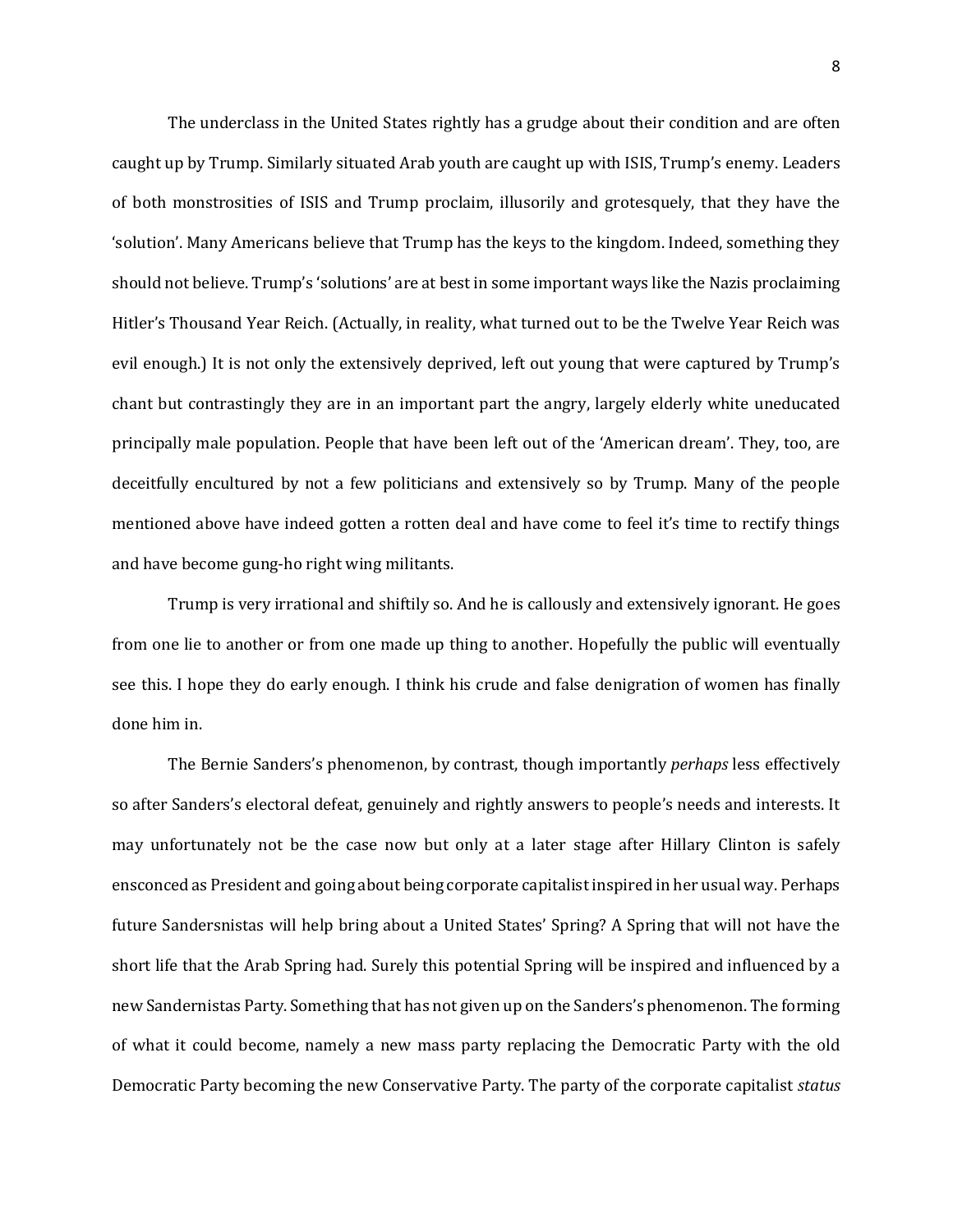*quo.* The 'Grand Old Party' of the Republicans becoming an unelectable. Only a conservative rump party blessed with a new small status.

Such a Sandernista Party will have come to have human resources as it already had at the time of Sanders's defeat to win the Democratic nomination and will win later down the road an presidential election and effectively govern. Don't let one election end things for this reasonable progressive advance. There are plenty of Sandernistas and similar types around. People who want to change the world for the better. They are not stale *status quo* Clinton devotees, Hillary and Bill captured types who are instrumentally massively orientated towards corporate capitalist interests. The old show.

Sanders, and he could readily be replaced by some of his followers, gives voice to a coherent and admirable perspective that is enthusiastically honored by numerous and often a sophisticated group, much of it not untutored or politically ignorant. They are *not* Trumpists or like the unbelievably fantastically crude and ignorant people who colluded with Trump for the Republican Party nomination. (For a skillful but distressing account of this, see Eliot Weinberger, "Why did they pick Trump" They could have picked…." *London Review of Books* Vol. 3, no. 15, July 38, 2016, pp. 7-8.) We have with Sanders, his followers and the likeminded, including Jill Stein, the leader of the Green Party, a well-educated and reflectively concerned group of people. They do not say as Trump does that he loves the uneducated people. They are not only generally speaking Sanders-sorts. They are not Clintonist *status quo*ists of a neoliberal bent. Something which, without being Neanderthal as the Republicans running for the presidency are, has come to be shown to be a new normal exploitive and dysfunctional. Another party for the rich, though clearly preferable to the Republicans and remarkably so to the Trumpists.

With the proposed Sanders party or Sanders inspired party we would have for the time a major party of a progressive emancipatory sort. We must not let that opportunity go. Don't let one election change things. The setting out of a new party of the sort I am characterizing will come after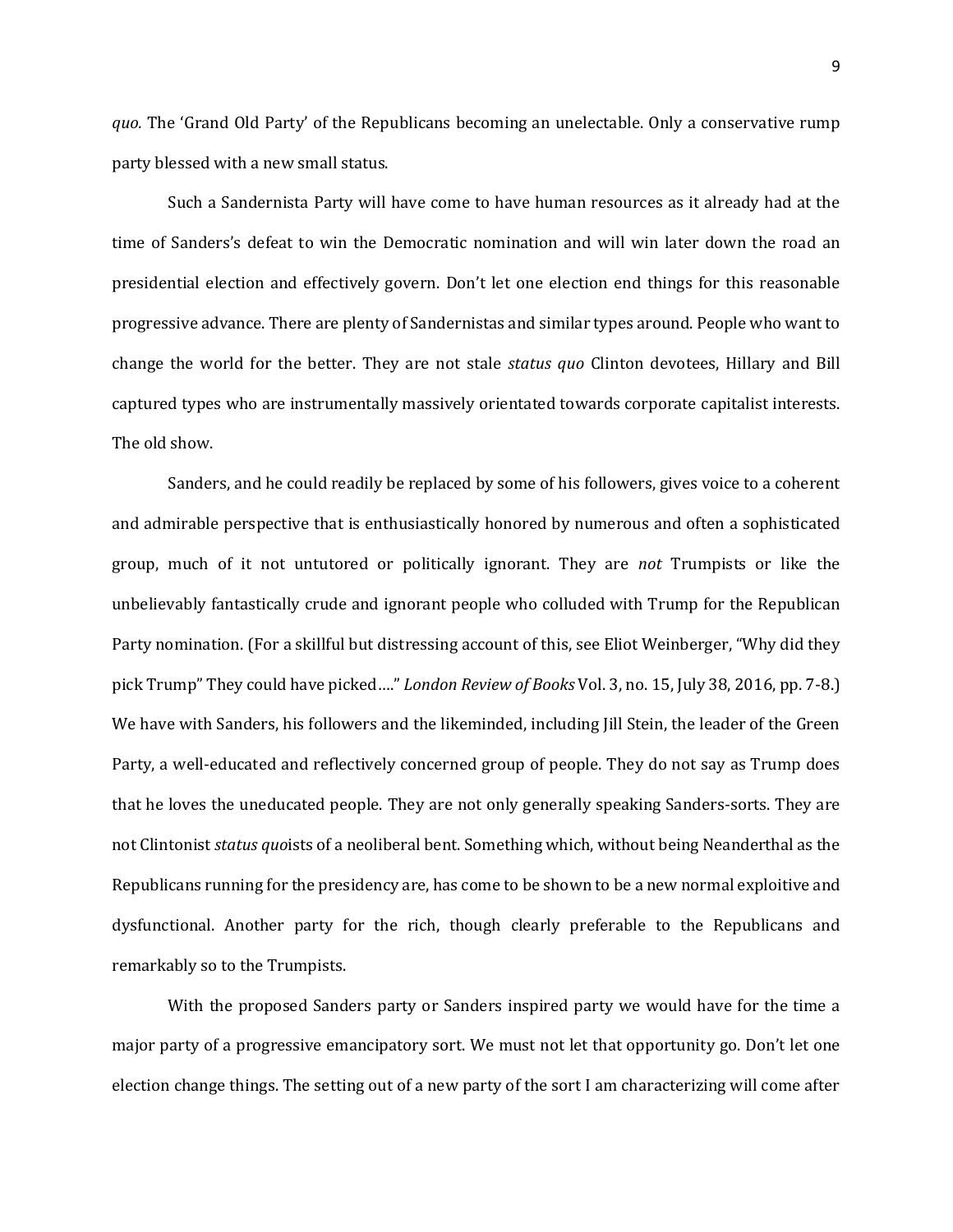Trump and I also hope, the fatal demise of the once Grand Old Party of Abraham Lincoln. For a long time, it has been the party of the rich but now it is also the party of the ignorant or one that makes ideological use of the ignorant for the interests of the rich. We must not try to launch this new progressive party *now* (2016) after Sanders' defeat or any other new party in this 2016-17 election but do so only *after* the 2016 election. Let Clinton do a little pseudo housecleaning first. We socialists, or if you want instead talk to turn to that vaguer way, progressives, must now turn our attention towards the next election in four years. Turn to building a party for that and beyond.

Sanders and Sandernistas articulated a well thought out politically and morally attractive humanist program that is a clear and attractive way of proceeding politically. It is different from the stupidity and crassness of such things as building a wall to keep Mexicans and other alleged undesirables such as Moslems out. And at the dreadful and disgusting outbursts against women that Trump makes. But it will also be distinct from the *status quo* corporate capitalist order preserving and enhancing the rule of Hillary Clinton. Hillary Clinton in practice is not be so far away from reality and ignorant as Trump. She, too, would not let alleged undesirables come tumbling over the borders in droves perhaps upsetting the apple cart. She would argue to replace the work they are needed for with robots wherever it can be done. Otherwise, outsource the work to where labor is cheaper. To Mexico itself or Vietnam, India, Bangladesh or some such place where it will be more profitable.

Trump's approach is clearly cruder than Clinton's and more reactionary and probably would be less successful. (Indeed, after the first writing of this at least seemingly decisively so.) But they both are meant to serve the ends of corporate capitalism. Trump just wants it to go his own eccentric way in accordance with his megalomania. He is more concerned about Trump than about capitalism. But he just assumes capitalism answers to his own interests. Indeed, a capitalism utterly unfettered. However, it is no accident that after Trump's nomination that so many of the rather educated conservative Republican elite are trying to organize movements of Republicans for Hillary Clinton. That's a way to keep the *status quo* and some kind of security. They do not want to make a mistake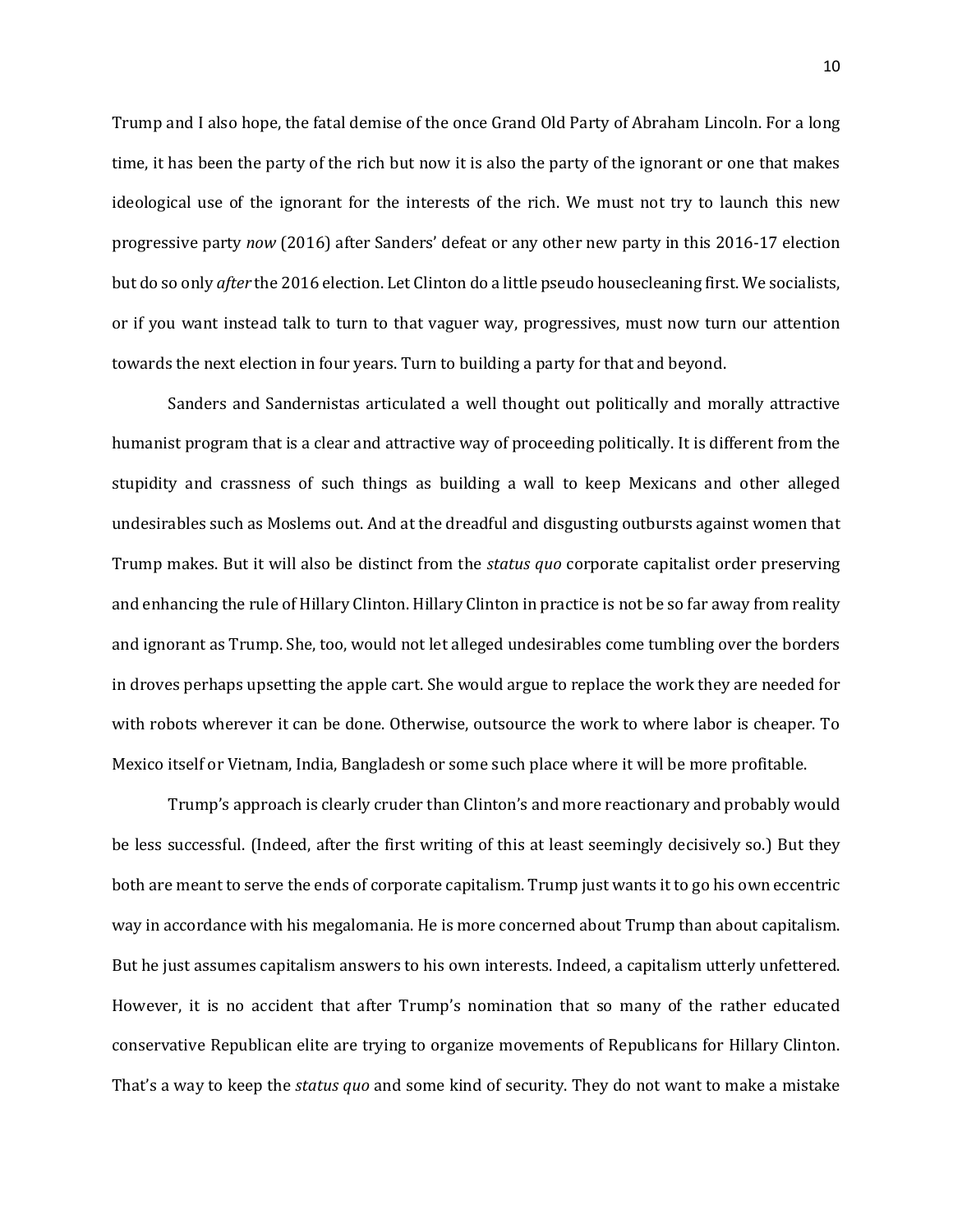like the German conservative elite made a few years before the Second World War when they thought they could control Hitler. Don't worry about his election. Just keep him in control. *Hopefully* Trump is not quite so dangerous. But whether that is so or not he is plainly dangerous. The thing is, these Republicans believe, to be rid of Trump. But that may not be as easy as many think. The German cultural elite got it very wrong concerning Hitler. The traditional U.S. conservative elite, the Bush dynasty for example, likewise may be making a mistake about Trump. But Trump is making it harder for them to carry on business as usual.

The Democrat establishment may have made a key strategic mistake in torpedoing Sanders. Perhaps, and *hopefully*, the days where the precariat can be quieted down and rendered passive are past. If the Democratic Party elite had supported Sanders rather than Clinton, it might have prevented that Trumpist challenging of order, at least for a while. Or it *may* be the Trump bunch are simply out to lunch. Are they just too Neanderthal even for the U.S. body politic?

Sanders' program was a reasonable one in a world where so many people are in one way or another suffering. Trump's ignorant militarism and draconian bombast and misogyny as well as Clinton's milder and less ignorant orientation can only on the Trump side achieve a destructive politics of fear. That is what Trump would deliver. A hold on to nurse for fear of finding something worse is the order of the day. Clinton's chanting is different *in tone* than Trump's or what George W. Bush once gave us. But is it different in deep substantive content? Well, it is about misogyny and racism. She is neither of these. But she is also militarist and a charter member of the corporate capitalist order. Trump aspires to be its master and rule what would become a draconian political order, though no doubt he is out for permanent glory as the person who can fix things as he celebrates his own glory and greatly enjoys putting others down with little thought of human amelioration or of caring about the lives of people. He is for making Trump great. Clinton, by contrast, seeks to be a wellpaid and important cog in the corporate capitalist machine. She would be content with making people's lives better as long as it is also profitable for the corporate capitalist order. Sanders is at an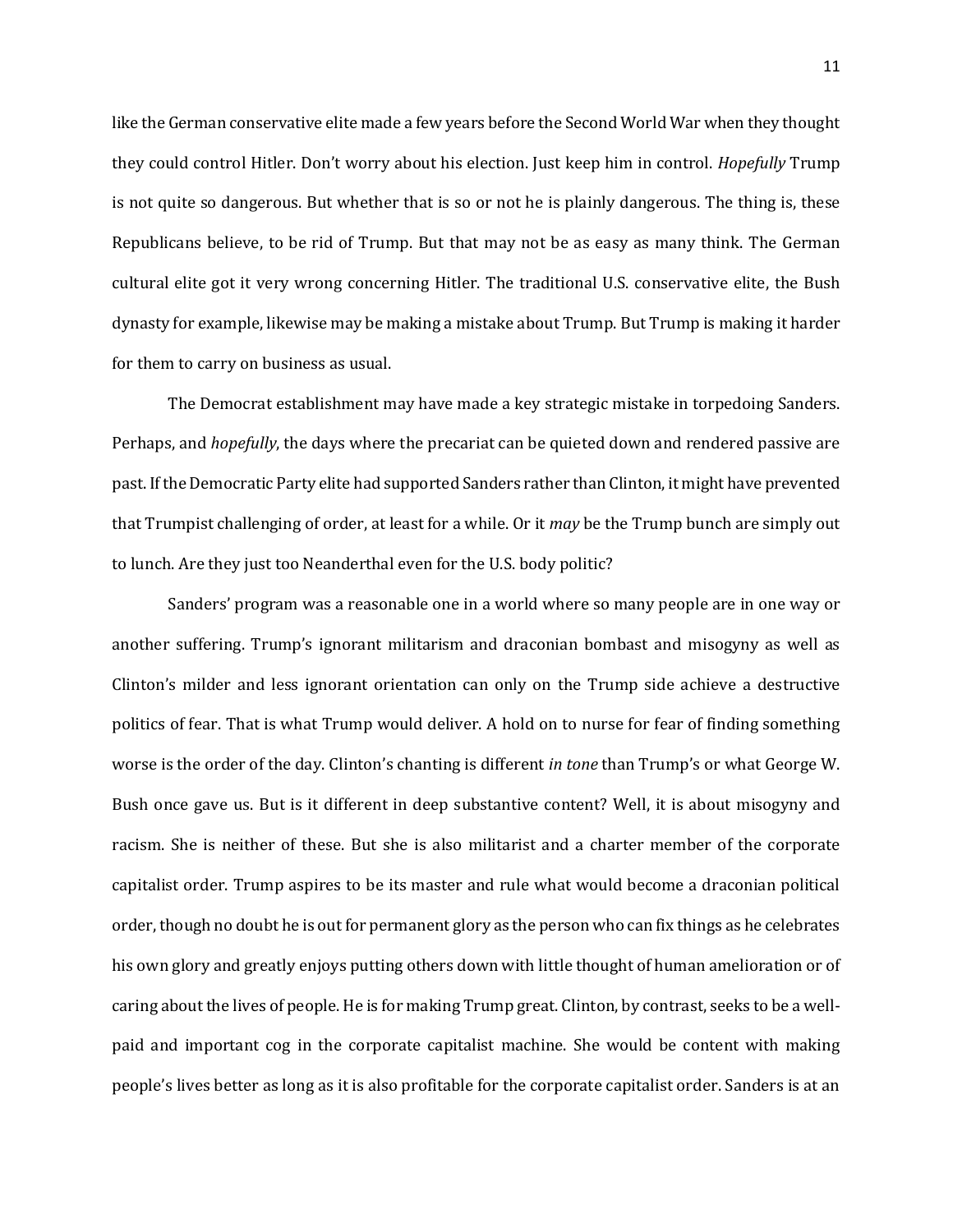intelligent distance from both. He is concerned with a maximum human flourishing, or at least the closest we can get to it. Clinton, by contrast, is for preserving the *status quo* with a little tinkering to make the capitalist order work more efficiently as a profit generating machine for the capitalist order in the continuous service of the rich. She is as concerned as Trump is, or so he likes to repeat, with a way of dramatically fixing up the social order to even a greater enhancement of the super-rich of which he is a member. Clinton is also very rich and, though in a quieter and more moderate way than Trump, she serves the super-rich as a class with a few droppings for the poor. Probably she serves the super-rich as a class more than as a matter of fact would Trump. Trump is too fixed on his own glory and enhanced wealth to be effectively concerned with his class. Clinton is a safer bet for them than Trump. Certainly a megalomaniac wild man. But he is surely better at stirring the masses than Clinton is, concerned as she is with the stability of the *status quo*. Trump, by contrast, is concerned with his own wealth and glory with his claim that only *he* can make America great again, without making it clear what that would be.

Trump is often accused of neo-Fascism. He is indeed that but also more. His central concern is with his own glory and ability to control others. This is centrally a part of Trump's conception of making America great again. He thinks of himself as the great fixer. But why should a people, any people, be made great? What a people should be first is to be decent with a mutual concern for human wellbeing and ultimately in their most extensive diverse flourishing. Something that is neither Trumpist nor Clintonist a la neither Hillary nor Bill.

Perhaps—hopefully perhaps—the world is a-changing to a concern with human wellbeing rather than with a Trumpist order or a Clintonist neoliberal order but to a generally humanistically socialist order. I struggle for it in my old aged way. But is what was just mentioned just a dream or is it something that can reasonably be hoped for and struggled for? I am for it wholeheartedly and in a non-evasive way. I don't know whether it will ever be achieved but it should be struggled for. And I am not alone in thinking so. We have a lousy human order, particularly when we look at the whole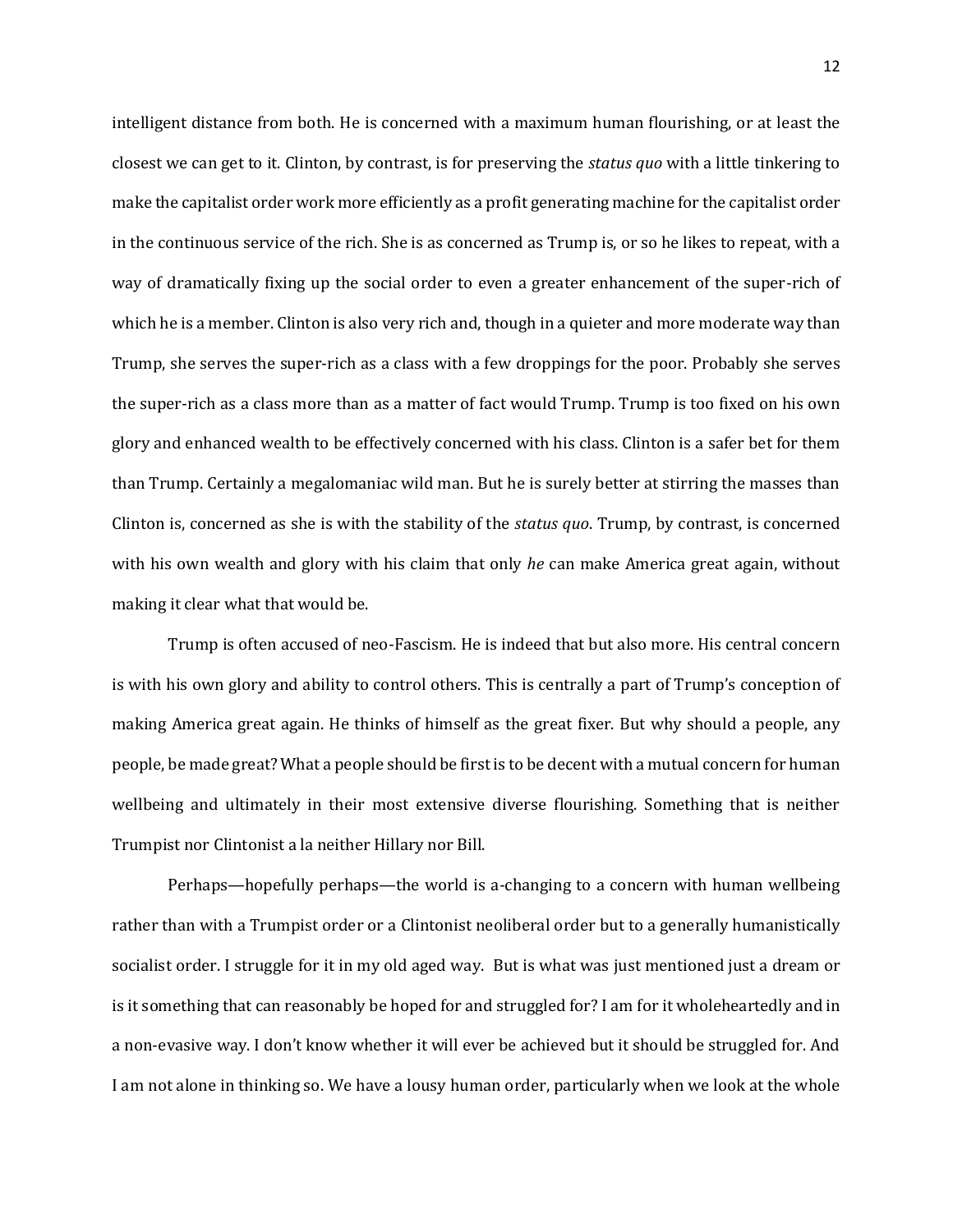world order. It clearly becomes imperative to struggle for this kind of change. But the horror or near horror goes on. Perhaps nothing even in the ballpark of decency will happen. We may have already walked down the garden path to ever greater horrors.

In struggling for a human order, a world order of maximal human flourishing answering maximally to human needs and interests, we must not, Obama-like or Bill Clinton-like or Hillary Clinton-like, treat the United States or indeed any nation as the indispensable nation, the greatest nation, the nation of a chosen people, or anything like that. Such attitudes have repeatedly led to one kind of horror or another. Or to at least a less than reasonable kindliness concerning human order. Indeed, often to an ethnocentrism. Sometimes viciously so. That in any of its forms is something to be eradicated from world outlooks as something regarded as not even possible acceptable. It should never be the thing to be done.

Trump has crude and cruel ethnocentric attitudes and he loudly proclaims them. There is no such trumpeting by Sanders. Clinton is also mildly imbued with some of them. She is big on the United States being the indispensable nation. Sanders argued after his defeat that he and his followers should *now* strongly support Hillary Clinton in her bid for the presidency. However, should they do so *only instrumentally?* Make, that is, a big show about their disgust for Trump. And in the circumstances to help keep Trump out of the White House, dangerous evil that he is? That surely is the *only* reason I would vote for Clinton. That is the *only* thing that would lead me to vote for Clinton. I would make this very evident. It is, that is, the better of two *de facto* bad choices. But should Sanders and his followers do likewise? It certainly appears that he did not support her as the lesser evil but gave her ringing support. Did he do so by lying? I do not believe so and I have no reason to think so. Was it, however, possible that in good conscience he could have done so? I do not think we should engage in such speculation, but in any event Sanders should have done what he did even though *perhaps* not so fulsomely. He is, unlike I am, not in a position here of responsibly taking a stance simply as an individual. He was by contrast a major player in the political situation relevant here and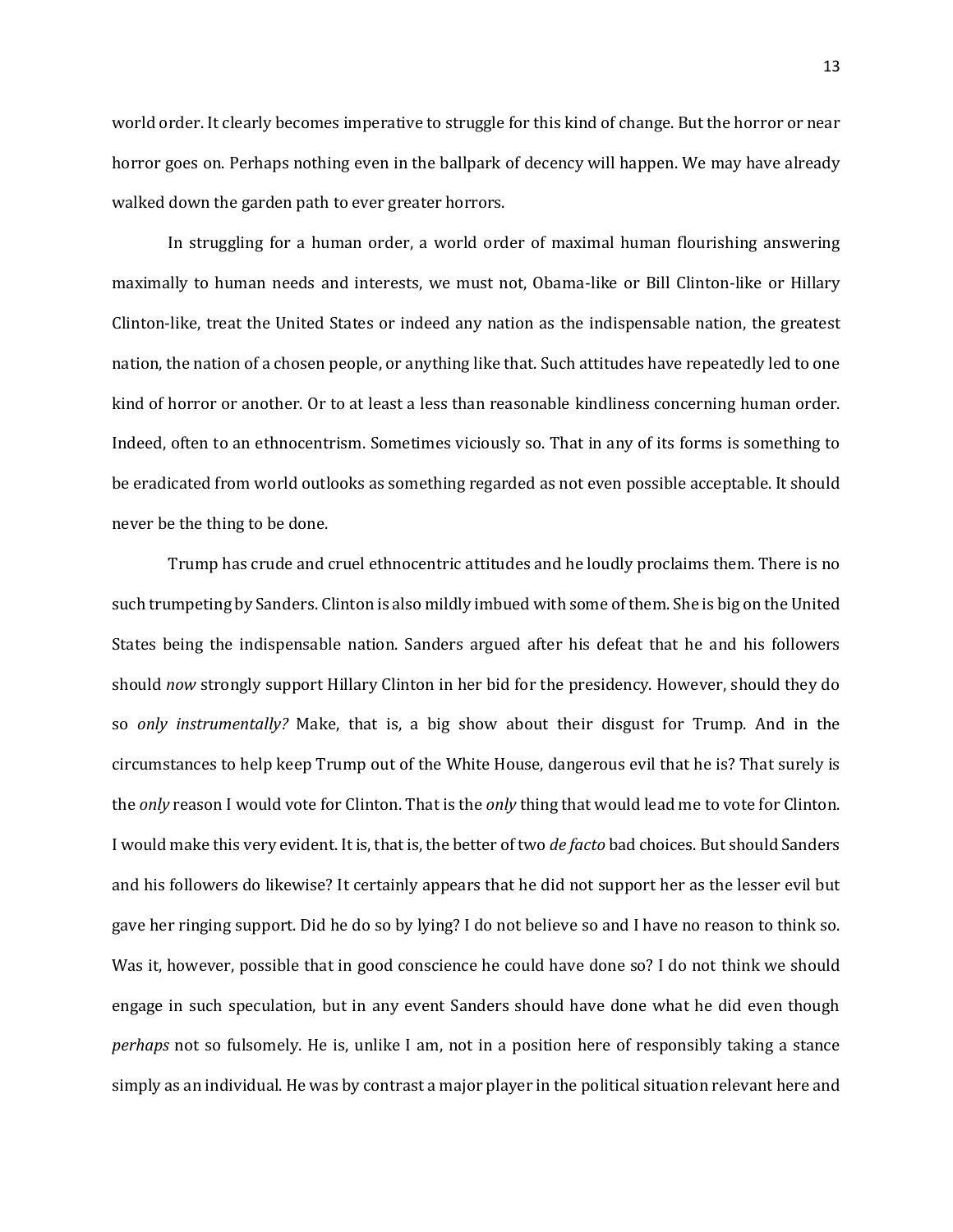his rationale for acting in that situation very likely would have considerable public effect. He might have if he did what I would do so turn off his supporters that they would not vote at all or not vote for Clinton under the circumstances or some perhaps even might vote for Trump or vote for Stein. In any event, he would have enhanced Trump's chances of winning the presidency. So, bitterly or not, he should have and did support Hillary Clinton. A fully instrumental choice here for him is not unjustified. Indeed, it is what *he* should have done. Sometimes politics is a dirty business. Sometimes one must go for the less dirty. Sincerely engaged politically thinking people believe, and sometimes with good reasons have believed, they had to so vote willingly but bitterly in such a situation to tell a false story—a so-called 'noble lie'. Is it possible in good conscience for Sanders to do so? I don't know what was in his head and heart but he could have told such a 'noble lie' in good reflective conscience and not mistakenly. I would do the same thing *if I were in his situation*. It is possible in good conscience to *sometimes* do so. Was this one of those times? It was! It is desirable for Sanders in the 2016 voting to tell a noble lie in his position. This is not so for an ordinary voter in the same situation. Sanders should recognize that being in the situation that he is he should do so and that enough people should do so as to attain the secure defeat of Trump. Sometimes we rightly just tell fairy tales. But not always and no one should do it with genuine joy. One takes there one's bitter fruit.

The organization and proceeding towards a new political order should start before the next presidential round. Forming a new party with the mass structure that is necessary cannot be done in a few days. It is a demanding and difficult task. To be started well before the next presidential round is in sway and surely not before Hillary Clinton is safely ensconced in the White House again. It should be distinct and independent of the Democratic Party, though some of its former members, of course, can be members. Some may only switch when this new party is firmly in place as a functioning political party. It is not enough for it to be like a bright little political seminar.

At the end of the Democratic Convention, Sanders should have done just what he did do. We should not speculate what was in his heart but he had it right in his head. What he did was the right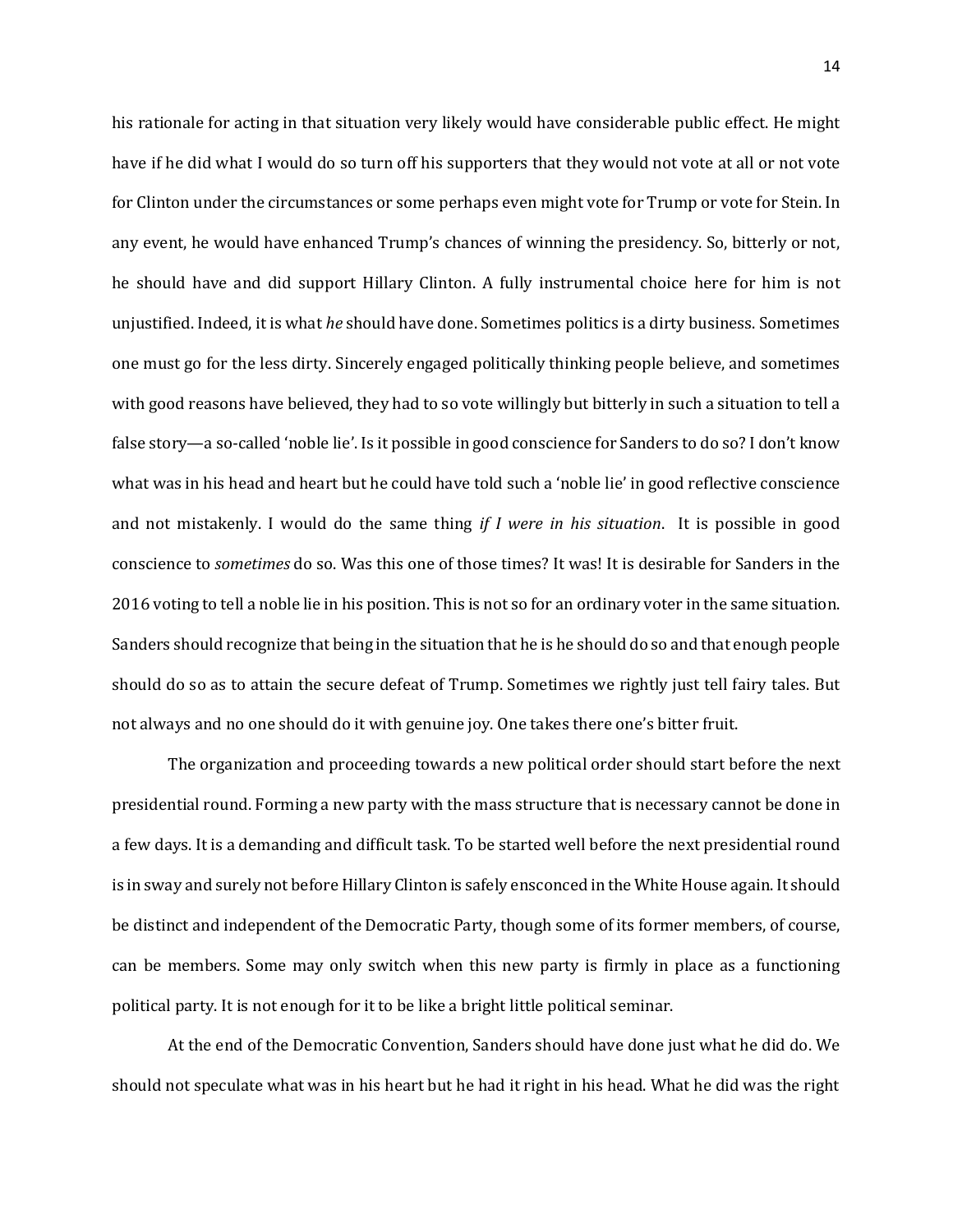thing to do in the circumstances. It must have been a bitter pill for him and it should be for all of us as well. But *after* Hillary Clinton is in the White House, Sanders should say that his reasons for endorsing and voting for Clinton then were *principally instrumental.* But not say that in the heat of the 2016 election. We should begin to work for what he called a political revolution and to endeavor not only to keep Clinton's feet over the fire when she is in the White House but there also should begin right away the forming of a new party with its distinct orientation. While the 2016 election is going on it should be low key or even non-existent. Many, but not all, if asked, will reveal that their reason for voting for Clinton was not because of the goodness of her program but rather it was to keep Trump out. That certainly was *a* reason but not *the* reason, or at least it should not have been. There is little that is attractive about Clinton's orientation or about her corporate-capitalism. That is my attitude. Is it or should it be Sanders's? I think it is reasonably clear that was not Sanders's orientation. But he is in a different position that I am or than that of other ordinary voters. Sanders didn't have the reasonable choice that ordinary voters in the USA have. If he, even secretly, only votes instrumentally, he surely will and should keep it to himself for his saying so might tempt many people not to vote at all or to deface their ballot or vote for a third party candidate—perhaps someone like Jill Stein with a fine program but not a whisper of a chance this time around of winning. But doing any of these things will increase Trump's chance of winning the election. Given his dangerousness and brutishness, this must be avoided. Holding your nose or not, you should still vote for Hillary as it is crucial that we keep Trump out. Only, as the election time proceeds and it becomes clear that Trump will be defeated should we shift our votes to Jill Stein. The world is not a rose garden but I do not think that instrumentalist reason was the only reason that Sanders had for robustly supporting Clinton, though it surely was one reason, and would be mine. But I also think there are some good elements in Clinton's program that are well worth voting for. Whether she got them under pressure from Sanders is another matter. Whether in power she will go for them is also another matter. We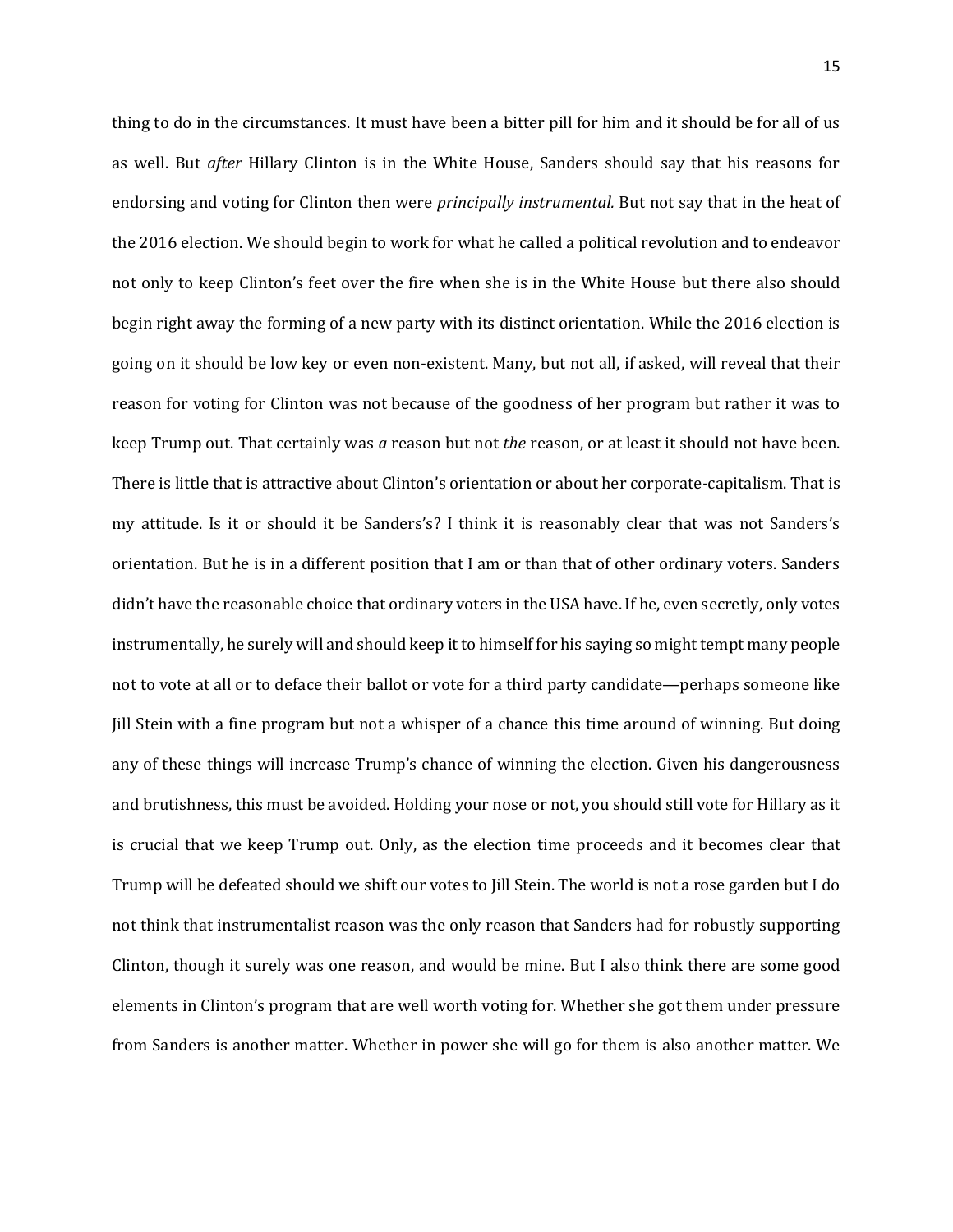should not be confident on that. As many people became aware she was not somebody to have trust in.

## II

In trying to come to grips with what is to be done, what can be done now particularly in the United States, we should return to what is often the nasty nitty gritty of things. Consider how the Trump-Clinton saga is playing out. It is obvious that Clinton, no wonder herself, is plainly better than Trump, or for that matter any other Republican establishment contender. Compared to Clinton, Trump is a far nastier and more dangerous bill of goods. But it is important to keep in mind that Clinton is a patsy of corporate capitalism and the banks. No one should or reasonably could vote for her with any enthusiasm. Still, it is crucial to defeat Trump. There is still in this politically ugly state of affairs of voting for if not just the lesser evil the least bad. Many people are sick of voting in that way and rightly so. Trump is right but for the wrong reasons in saying the system is broken. It has been for so long that it is by now subject understandably to a lot of embittered criticism, including that it will stymy progressivism. I think back over the many years of my voting. (I am 90.) Only a few times have I, either in the United States or Canada, voted for anyone I was enthusiastic about or even approved of. The first time around for Obama was one of them. Moreover, I look at what we have now in the United States. Sanders is appealing but he is on the way to being crushed and we have the lousy choice between Trump or Clinton. In the United Kingdom there is not much chance Corbyn can achieve much. (I would like very much to be wrong and we certainly should not give up.) What we have instead is an exist—an irrational exit—from the European Union which is no glory in itself. But Britain out would make things still worse. It is a step backwards that will enhance misery for much of the population.

In many places in the world we have, to put it mildly, something that is bad. Often something that is horrible. This applies to Clinton's 'indispensable nation', to wit the United States. Orlando is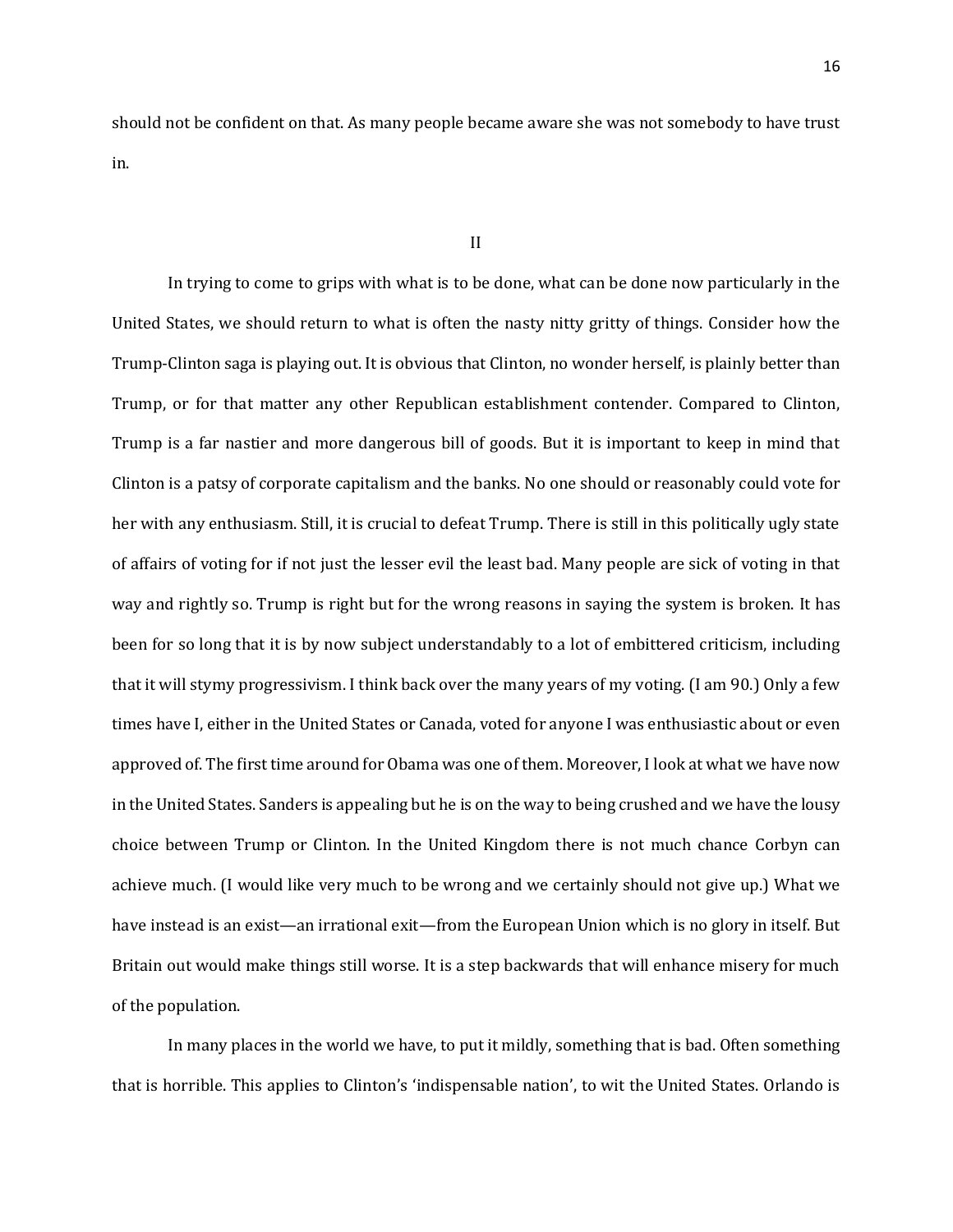an exemplary paradigm. The United States is not now nor has it been for a long time what it was becoming when Franklin Roosevelt was president. The New Deal made a lot of difference for the better to many lives in the United States and over time the effect remained. Similar things were so for the U.K. for the first twenty years after World War II. In the 1970s things began to change. By now the U.S. and the U.K. are places where things are steadily getting worse for all except the super-rich. Wages have been stagnating for a long time and the rich are getting richer while the poor are getting poorer. And people are losing jobs. The U.S. is a funny kind of 'indispensable nation'.

Moreover, the USA is involved in little but bloody wars where many are killed or flee death and destruction in their homelands. It is the background of many of the political activities of the USA. And this is the atmosphere where Trump strides on stage. I initially thought that we could and should ignore Trump. He would in effect serve unwittingly a progressive cause by destroying the Republican Party, or at least reducing it to a rump status. Something I thought and still think would be a very good thing for the United States and for much of the rest of the world. But, or so I thought, Trump could never come near to winning. The Democrats would win even if their candidate was a moron that made George W. Bush look like a genius.

I no longer think that. But after the first week in October, I am not so sure. Things are volatile. I still think Trump will *probably* be defeated. But that is, I also now think, not so evident. Trump's activities make it unclear. Facing that makes me terrified of his victory. I think we are in a very dangerous situation. A Trump victory would be horrible for the United States and damaging for the world. It is crucial to minimize his chances of winning if we can. Not only the United States but the whole world would be badly off if he gains the throne. ISIS may even profit, but hardly anyone else. And that notwithstanding his commitment to go after them, full steam ahead.

I still think, though not with a strong confidence, that nothing like this will happen. Trump is too boorish and callously ignorant for the capitalist elite and its subservient media to abide his victory. Sometimes, his callous ignorance helps make money for the media. But there is danger that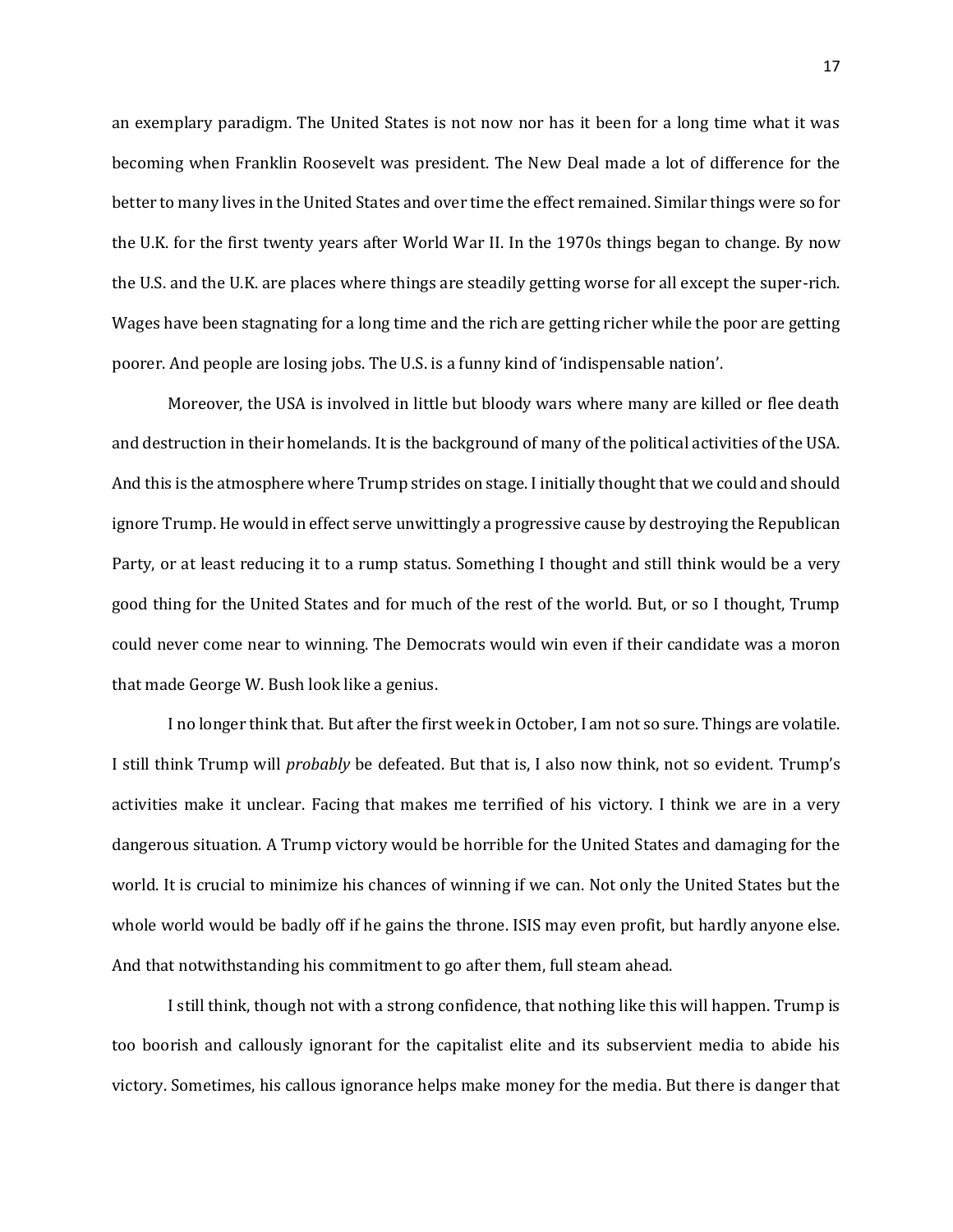he would so get things so out of whack that it would not answer to the interests of the business elite, including its media entourage. It might even unwittingly undermine those interests.

Mitt Romney's well taken claims that Trump is plainly a con artist and a fraud will sink in as something that is so and that will trump Trump out. That is *probably* how it will go. But it is worrying all the same that it might not be so. I did not think there would be a British exit from the European Union either but as irrational as it is it happened. Is Trump against rationality being canonized? Even Ryan and McCain are becoming a little less resistant to Trump and his ways. But after the revelations about Trump in October they are tightening their belts again. And there has always been the billionaire super-reactionaries like Adelson and the Koch brothers to bless Trump with their money and endearment. There is a lot of irrationality in the world. There is nothing even among present-day Republicans among their concerns like a standard respect for democracy and for persons where everyone is to count for one and no one to count for more than one. That sounds like a joke. It is wealth that yields power in the world. Money talks and holds sway. Morals go under. The mass media will go soft on Trump if he seems on the way for the establishment to be back in lockstep and in accord with him and for the mass media it also fuels profits that arise from Trump's 'reality show', including enrichingly his facial expressions and all.

Taking all matters into consideration, I still think that Trump is not going to win. But I now realize he is worrisome and dangerous. But he has insulted far too many women, Blacks, Latinos, Moslems and many gays. Including saying very degrading things about women. He has clearly become an enmeshment of danger and prejudices. He is like an elephant in the dining room and needs to be vigorously and intelligently resisted. Not just laughed off as a clown. He is a dangerous clown.

I want now, before I set out farther my own take on politics in the USA, consider a related editorial by Jonathan Freedland, "Don't hand presidency to Trump" (*Weekly Guardian* Vol. 194, no. 26, p. 22). Freedland is worried, and not unreasonably, that, as he puts it, "Hostility to Clinton on the Sanders side is now so deep that the Democrats are in danger of letting the Republicans win."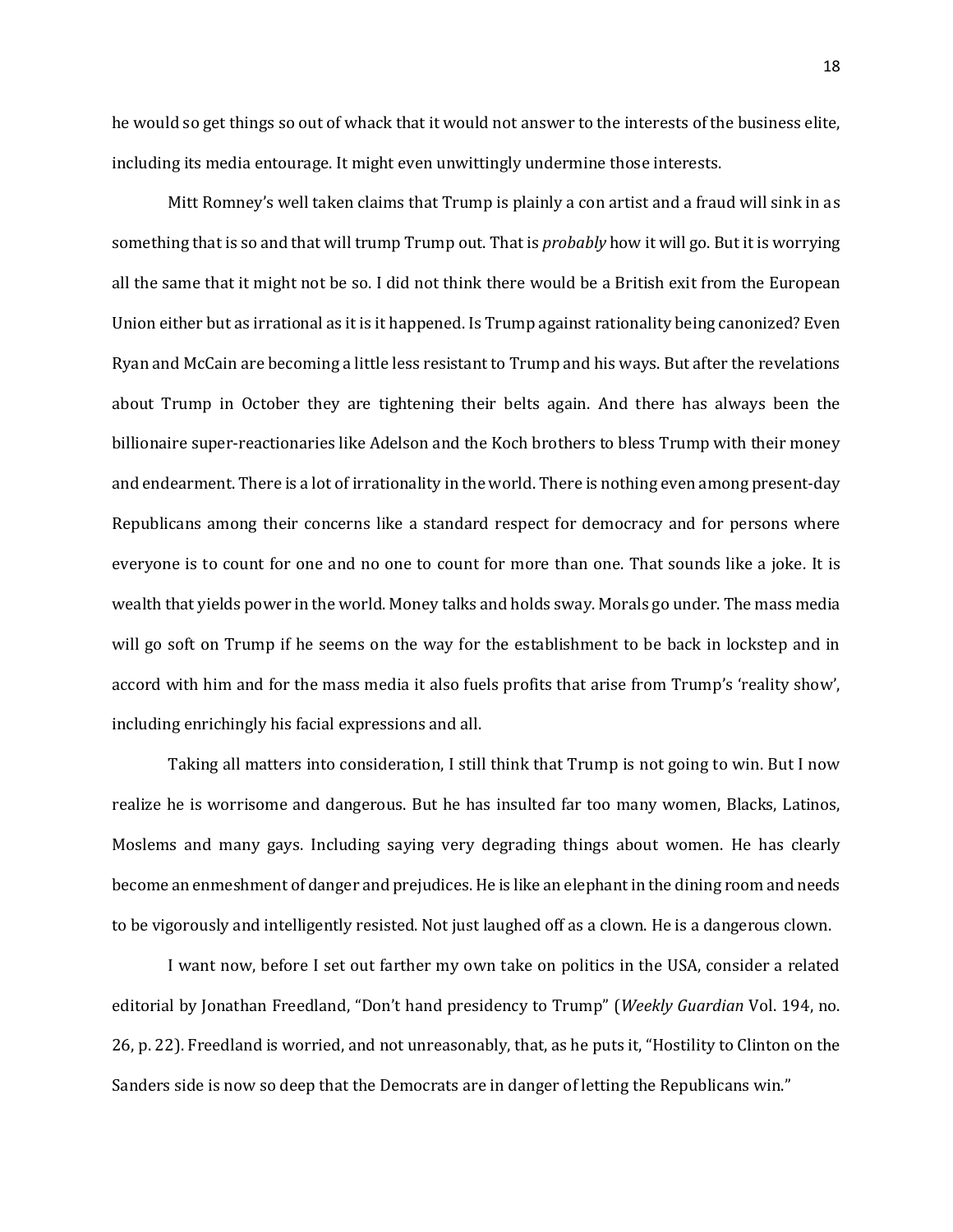Freedland notes that now that Trump has reached the magic number of 1237 delegates supporting him, many, perhaps most, Republicans are uniting behind his candidacy. Some no doubt reluctantly. The *Never Trump* movement among Republicans is fading away. The Bush family, along with other Republicans, is ineffective. It turned out to be an unsteady dynasty. The Republicans now find themselves between a rock and a hard place. Democracy urges them, however reluctantly, to go along with Trump. Fear of a disastrous shipwreck for them moves them to sink Trump. But they can't have it both ways. You can't eat your cake and have it too.

I don't care about the Republicans. It is not what it was when it was the Grand Old Party of Abraham Lincoln. It no longer is even what it was when Republican politicians were usually Rockefeller Republicans. Now it is largely made up of a variety of Neanderthals, a big share of them super rich Neanderthals. It is now, I *hope*, on the way to the dustbowl of history. That would be a good thing. It has for a long time been in accordance with the financial and capitalist powers seeking to rule the world in their own best interests. And they have done very well. Trump is a part of those with that view of ruling the world in that extreme form. His presidency would, if he could, accelerate it so that the world would proceed in a capitalist manner but in a wild way and a corrupt way and in what Trump takes to be in his own interests. But it can be reasonably hoped and believed that Trump will unwittingly speed up the Republican Party's trip to the dustbin of history. Moreover, it increasingly looks to be so. The Republicans have for a long time been the primary party of the economic elite. But more recently that economic elite-hood has been shared by Democrats. But it should be remembered that the Democrats long ago claimed to be the party of the people. But by now that is clearly untrue. Indeed, a joke. The Clintons, like their political cousins across the Atlantic (Blair and Brown), have been fulsomely instrumental in that. Still, the Republicans are the kingpins here. This party is generally the party of choice of the capitalists and other people either embedded in capitalism, as much of the professional strata are, or people, not infrequently poor, who are befuddled by capitalism. Many of them end up under Trump steerage. But under Trump they would increasingly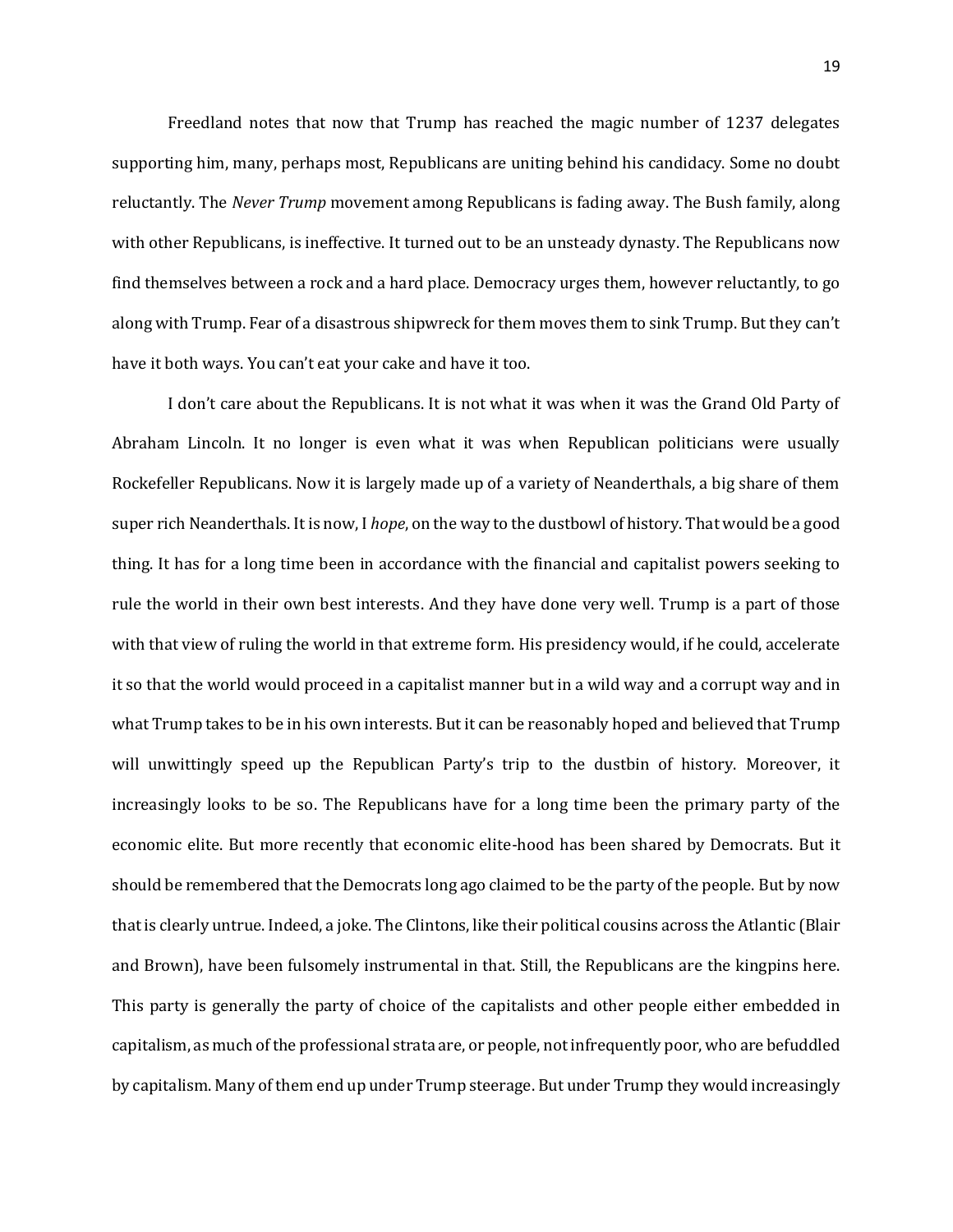be a bunch of shouting ignorant arrogant Neanderthals. If that would put the Republican Party in the grave *without* anything like or even remotely like a slaughter, I would applaud it. Trump, if successful, would dump a rightist big business friendly aristocracy such as the Clintons, McCain and Romney belong to. Trump will also shift things even further to the right. Something that plainly is not in democracy's wellbeing. But we must remember that Trump is a populist right-winger. And he unfortunately will bring along many of the disenfranchised poor white people, particularly white males.

But that is not Freedland's main concern. He is much more concerned about the Democrats. He worries that hostility to Clinton among many on Sanders's side is "so deep that Democrats are in danger of letting the Republicans win." He even worries, and rightly, that that would not only hurt the United States as a whole but also to some degree the entire world. Europe is becoming more and more business friendly and more rightist. Too many seem as well not to remember, or do not even know, what horrors fascism brought on their ancestors. Moreover, Russia and China, with their departure from socialism acknowledged in Russia but not in China, plainly are moving in the opposite direction to socialism towards consumerism and capitalism even while, as is true in China, continuing to sing socialist songs and to have a picture of Mao prominently on some of their currency. Moreover, China has a stock market. And remember (to go back to Trump and Trump-like others) that Hitler also never paid his income taxes (one of his minor crimes). Trump has *at least sometimes* done likewise. (Is he learning from Hitler?) Moreover, Trump also sometimes didn't pay his employees or people who did work for him. He is a fraud and a con man.

All plainly is not well in the USA. It is not only in the UK that things are going badly. Nor only in the Arab nations. Tunisia, perhaps somewhat apart, the Arab nations are not making us jump with joy. Nor does South Africa with the blessed Zuma running things in a corrupt, personally spendthrift, uncaring manner that rightly yields disdain. The ethos of Mandela is all but utterly gone. Nor does any other place in Africa seem to be much of a place for hope. Think of Ethiopia, Eritrea, South Sudan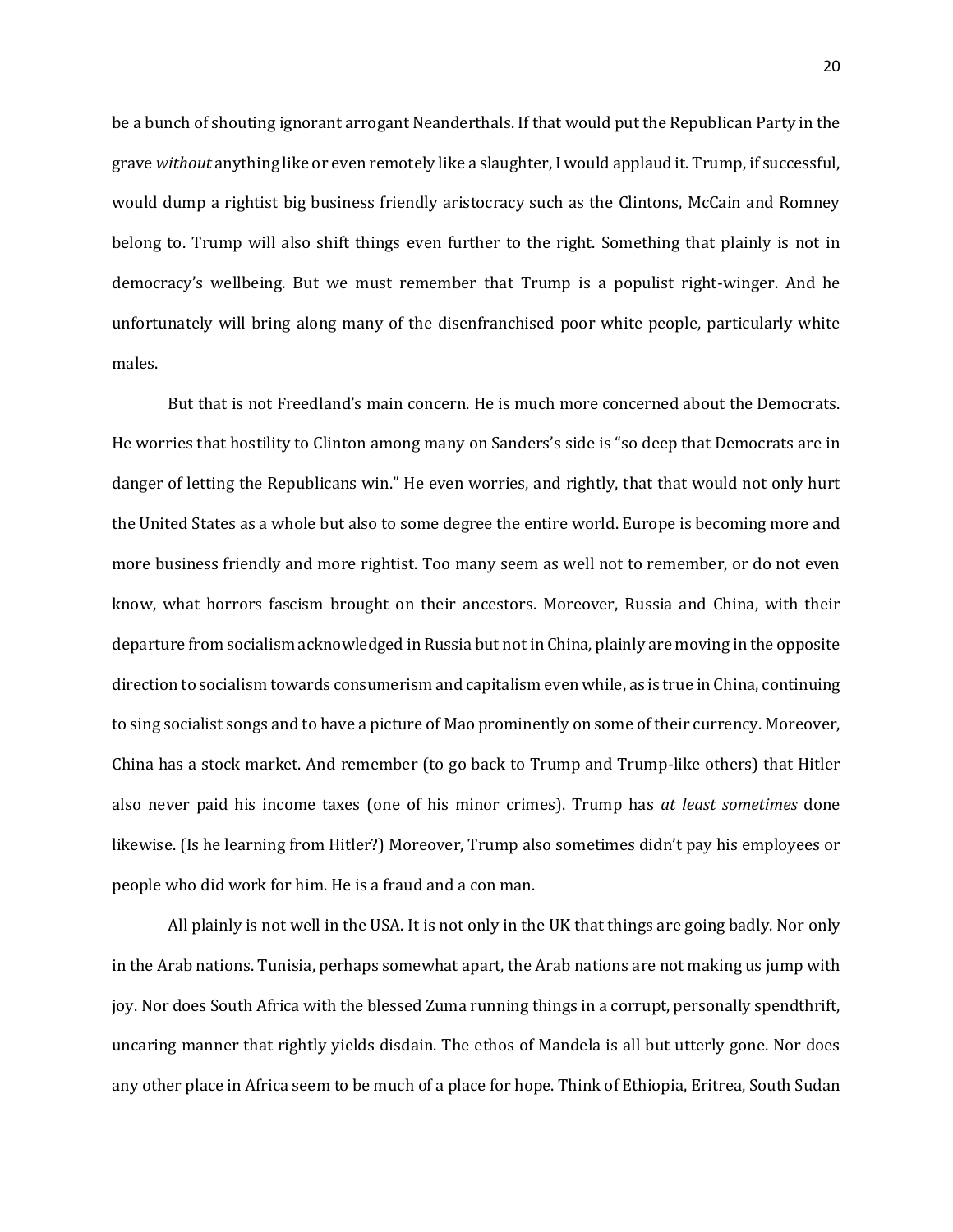and the Central Africa Republic for examples. Even Nigeria is far from a blessing. Perhaps Kwame Anthony Appiah is right about Ghana that it is a thriving tolerant community. That, if so, runs against the *de facto* norm for Africa.

I do not at all think that Freedland is blind or uncaring about such things but for his editorial that I am writing about here is about the American elections and its contenders. Particularly those more or less progressive Democrats with their strong anti-Clinton orientation. Often with a very strong critical orientation and with their well-grounded belief that the United States is in a mess and that it is getting worse, this particularly will be so if Trump makes it to the White House. This is so because large numbers of people are disgruntled with the Republican aristocracy and aware that Democrats are also joining the capitalist aristocracy. Being badly off many people refuse to vote at all or disgustedly vote for Clinton. The USA is in trouble as is many other parts of the world. George Monbiot is keenly aware of this and articulates what is troubling.

Freedland, along with Monbiot, is rightly aware that things are going very badly and he believes that the most pressing issue now for the citizens of the United States is to defeat Trump and to take him decisively out of his capacity to harm people. Large numbers, again rightly so, of progressive Democrats are also disgusted with Hillary Clinton and her establishmentarianism. In their not voting at all they unintentionally help the USA to the frightening pseudo-glories of Trump. Indeed, not only pseudo-glories but stupid ones as well and sometimes dangerous ones. That at its best is like having an elephant in your dining room.

Clinton may be, in fact, good for Trump. But thankfully Trump is wasting that. That aside, Trump was rightly more worried about Sanders than about Clinton. Though he should have been worried about both. How could anyone vote for such a callousness of ignorance? Well, that had been done recently before when they voted for George W. Bush, a minor league version of the major league Trump. Bush is just stupid, not vehemently vengeful. He is not a nasty woman thinker or sayer. Bush is not even in Trump's league for horribleness. This, horrible as it is, is just a way that recent history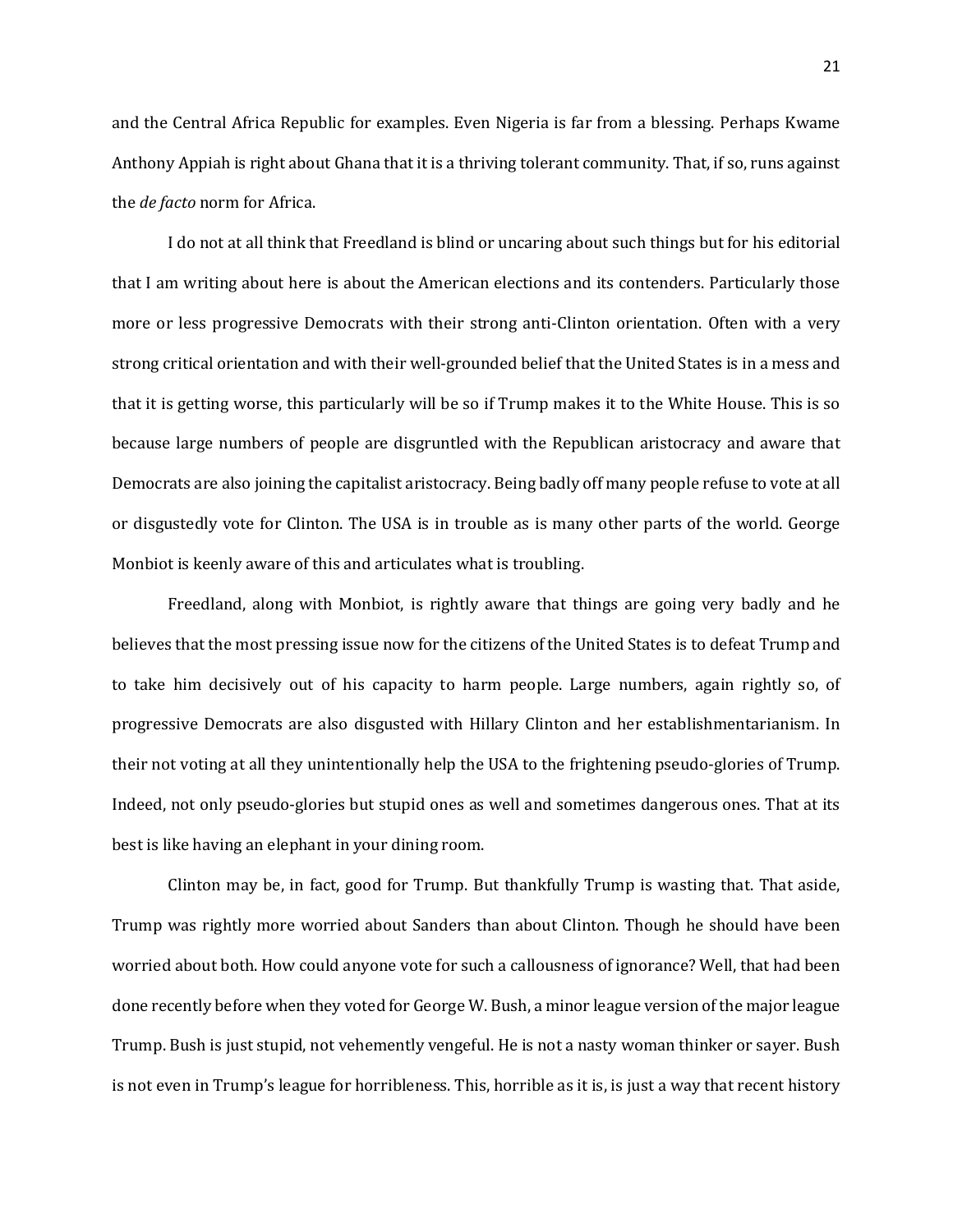has been going. But while it will be with fracking, war mongering and all such things with Clinton, Trump would make things still worse. Progressives of the United States unite! We can only hope that it has been learned from the earlier idiocy of not supporting Sanders. Anti-intellectualism is not unknown in the United States. Democracy is not coming to the USA.

I expect with bitterness that in these circumstances we must go for Clinton. We can only hope for the less bad, namely, the electoral demise of Trump. As Freedland puts it, there "is only one goal [political goal] that now matters: stopping the man [Trump] from becoming president." That is also where I very bitterly but still rationally now stand. Rationality and reasonableness sometimes only yield what is less bad. But that sometimes is hard to take but it would be, as it is, the only practical human choice. Sometimes it does not even yield that.

But what Freedland ignores is that there is a time after November 2016 that is very relevant and about what Sanders should do after the election. I think perhaps around six months after the election and after some initial low-key consideration and planning, Sanders should make an announcement with much fanfare about starting a new party, either in conjunction with Jill Stein or not, relying on his extensive support of his young Turks particularly those with political know-how including normative know-how. It would be important to have Stein on side, but not utterly necessary. But it would then be a grand coalition. A party ready to move into an activist though also intellectually so mode. But also not encircled by ideal theory. There it must also be like the extant political parties (i.e., the Democrats and the Republicans), with political savvy as well as ideals and vision. A party of reasonableness and morality that is still rooted on the ground. But not Romney-like or Clinton-like rooted in the *status quo* with its capitalist and neoliberal orientations.

But that is for the future. Something that is embedded in what we are caught in. The Democratic Party is now stuck in the mud with its establishmentarianism. Something that Hillary Clinton is unfortunately a firm part of.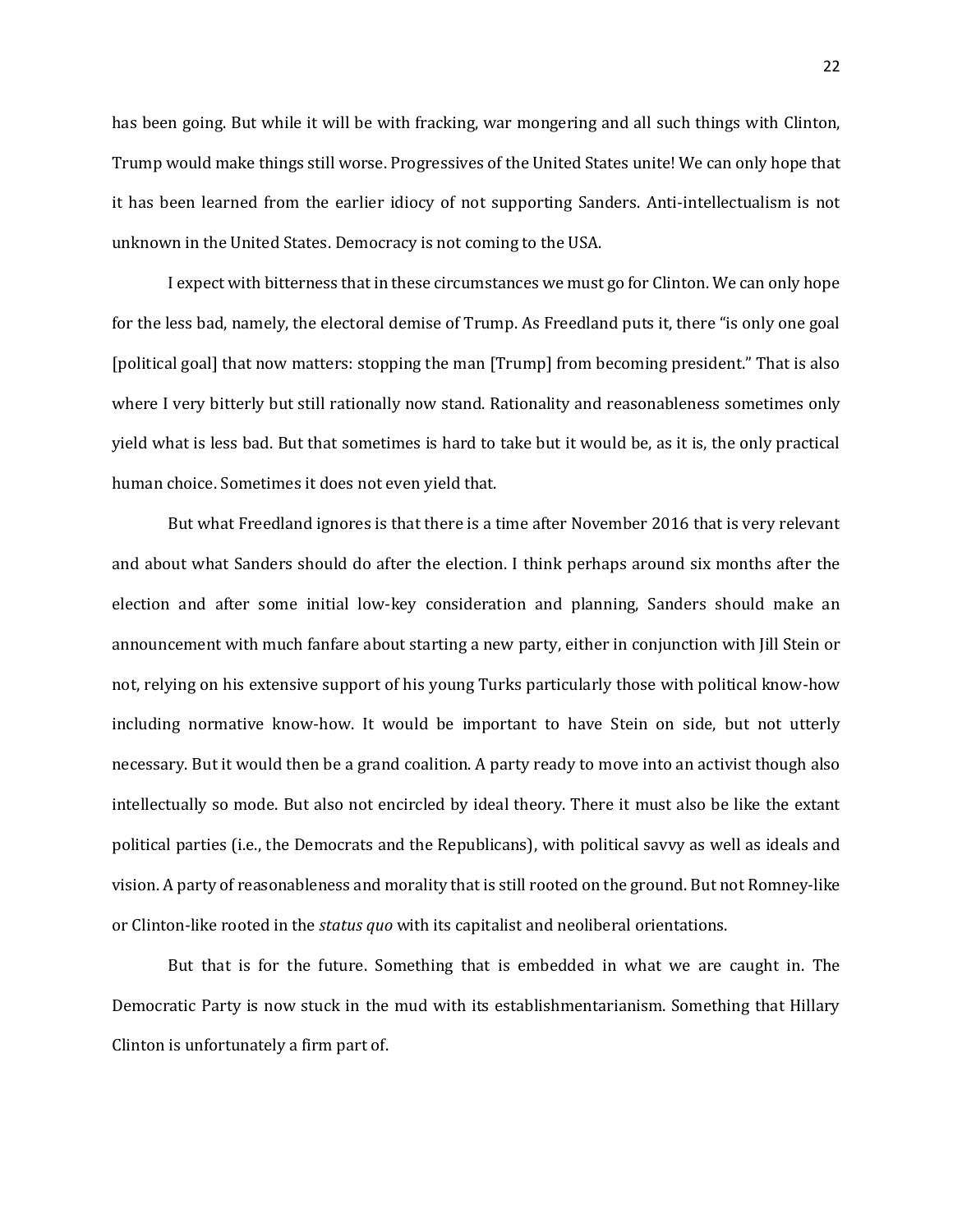The new party I envision beginning should be a Sanders-like party. Not initially really a socialist party with a thorough *public* ownership of the means of production but the party Sanders defends, though he calls it socialist, is a social democratic party. It would be an updated version of Franklin Delano Roosevelt's party of the New Deal or what the British Labour Party was for twenty years after the end of the Second World War. Or as progressive parties are and sometimes governments are in Scandinavian countries. They fit with what they call socialism or the welfare state where the state activity is there to enhance human welfare and wellbeing of all people and to stand against capitalist abuses. Sanders's account of what he calls socialism fits well into that. Perhaps it is something to initially support but that of an eventual morphing of social democracy into a genuine socialism that keeps its initial gain, of eliminating corporate or at least curbing capitalism but still keeping small Mom and Pop private enterprises. That is not necessarily harmful. Look, for example, at such small cafes and how much better they are than the big corporately owned cafes. But, as Sanders well stresses, it is the big corporate enterprises that bring trouble. But this social democratic way is to go on the Sanders's model first. The big corporate enterprises including big banks must be eliminated or at least culled of their control and exploitation of people or at least to drastically clean them up as a system. But we should realize this will be very difficult. We must remain determined and worried about what compromises, if any, we are to make. We must have intelligence in our struggle for a new different world. Exploitative societies should be morphed into caring societies first and eventually into a world where big private corporate enterprises doing as they do now should be moved away from as Sanders happily and vigorously advocates.

By contrast, Clinton only very reluctantly does a little cleaning up. It *may* not be ideological to suspect that when Clinton seems to care about such matters that it is only for strategic and instrumental reasons. It is for what actually squares with the interests of the capitalist order. We must be wary of 'compassionate conservatism'. Remember how she goes on about how the United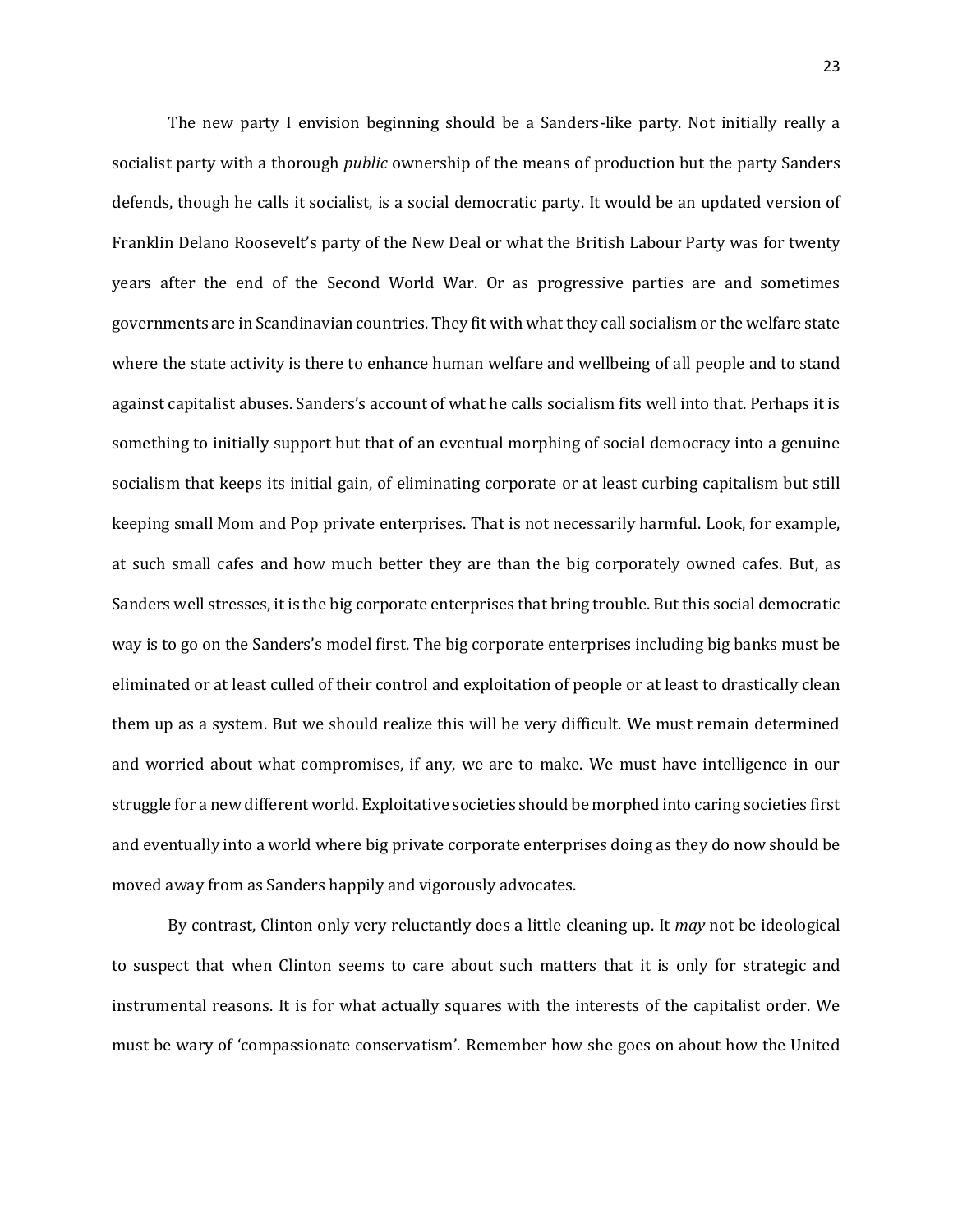States is 'the indispensable nation', as she calls is. She also, though more of practical relevance, takes hawkish turns. Clinton does not inspire. She is hard to trust.

Both Clinton and Trump are militarists. Though Trump was very wild about it. We would have to worry about him, if he becomes president, much more than about Clinton on nuclear affairs and what comes of his talk of law and order. Trump might even get us involved with at Third World War which might become nuclear. Clinton would more likely follow the Bush-Obama tradition with little non-nuclear wars, some of which are seemingly endless as in Afghanistan, Iraq and Syria. Trump is more likely to go all the way militarily than Clinton would. He is wild about making America great again. Whatever that means. In doing so it seems that for him it needs to go militaristic. It is very unclearly characterized by him.

Clearly all these wars are thought to be, and perhaps are, in part, for the world's present struggles for hegemonic imperial power and to keep law and order. The USA, not without considerable success, aims to be the world hegemon. Trump and Clinton share this vision but Sanders does not. Sanders and Jill Stein, if she could get into the picture, would have none of that chauvinistic hegemonic imperialism.

Trump would no doubt scoff at that and probably regard is as un-American. Perhaps bringing to mind Reagan's conception of a Sanders-like and Stein-like political order as making for 'welfare queens'. Setting up the 'Nanny State'. A creation of Reagan's imagination rather than that of poorly paid laborers laboring under harsh extractive and exploiting conditions. Including workers working on the contingency of a telephone call or its older equivalent of standing around in the morning waiting for whether there will be work for them that day.

Similar things attune Bernie Sanders as attune Jeremy Corbyn though in somewhat different contexts. And that Corbyn as one would expect is to the left of him. Things are changing in the world with both of them and we should as part of that be heartened by both Sanders and Corbyn.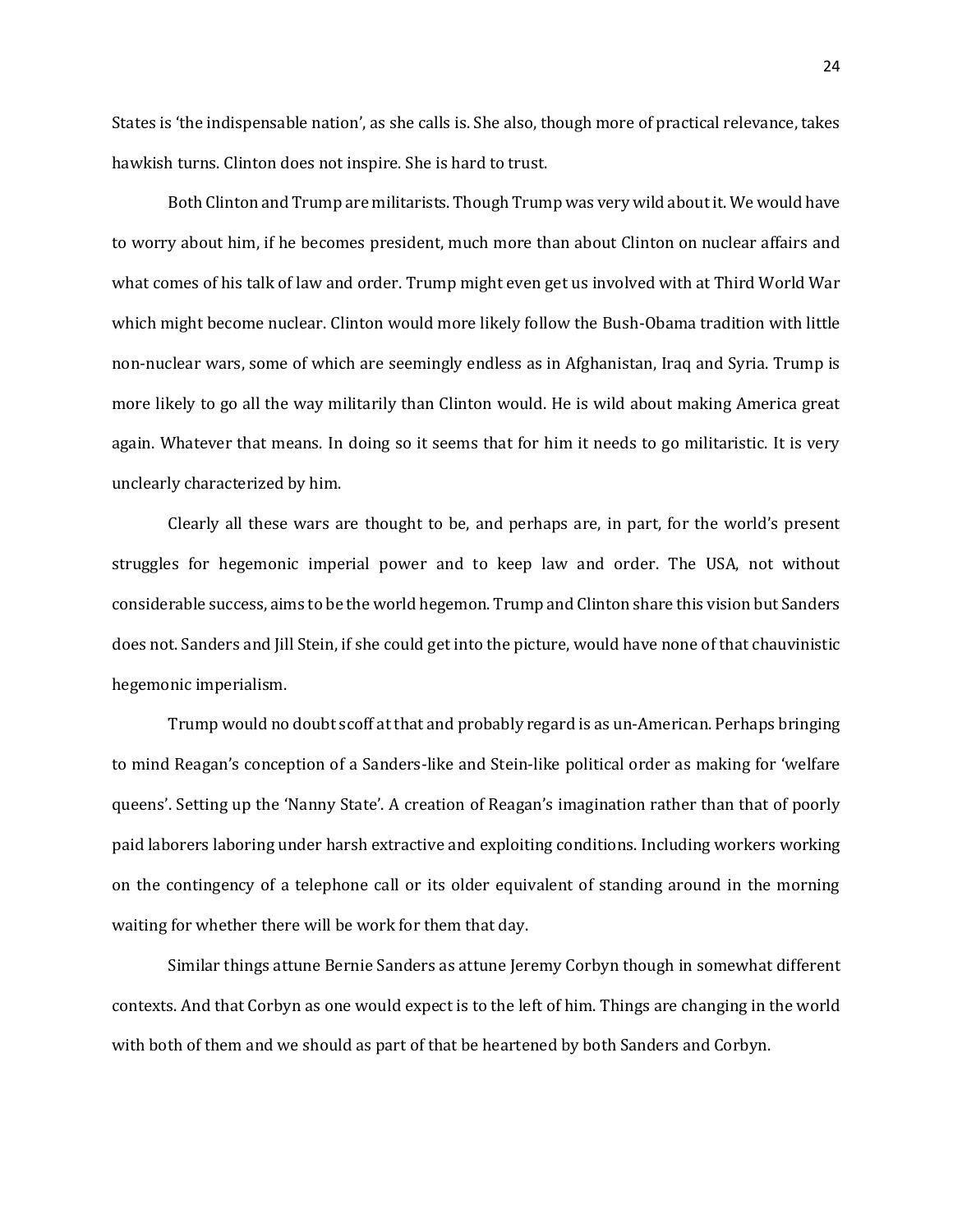However, at the Democratic Party Convention Sanders and implicitly Corbyn are under attack. But it is by no means a blow for such a phenomenon. Though Sanders has himself badly retreated, though perhaps only instrumentally retreated, from the movement he inspired. But the movement has not. I try to establish a case if not for Sanders then for Sanderism. I speak here principally to the people of the United States and to what should be done now (2016) in the United States politically and socially. The United States is neither the United Kingdom nor Sweden. And they are themselves not the same.

It is against corporate capitalist power and control that Sanders has set himself. However, Sanders has taken a beating from the Democratic Party elite. With or without Sanders, his determined supporters should not fold their tents and kneel down with Hillary Clinton to corporate capitalism and its control. They must recognize that this is the way things are going now and set themselves against it. The Democratic Party elite along with the Republicans will accept and work in the interests of corporate capitalism. And utilize all the power given to them by corporate capitalism. The world certainly isn't a rose garden. These elites are the tools of corporate capitalism. Such an ensemble will use dirty tricks to discredit Sanders and people like him. Remember the reminders of his Jewishness and atheism made by some right wing opposition. There should not be anything bad about that or subject to criticism. But some of the Democratic Party political forces tried to make it so.

I hope, as does Noam Chomsky, that Sandernistas will massively hold their noses and vote for Clinton while continuing to oppose her capitalist and war mongering policies. This support for Clinton must be done in order to defeat Trump. But it will be done without any enthusiasm at all. However, the Sandernistas and their like must continue to struggle for a political revolution that answers to human needs and interests. We also need an economic revolution going with the attaining of a political revolution. We must have public ownership and control of the major means of production. An economy controlled or even structured by the rich and for the rich will not do.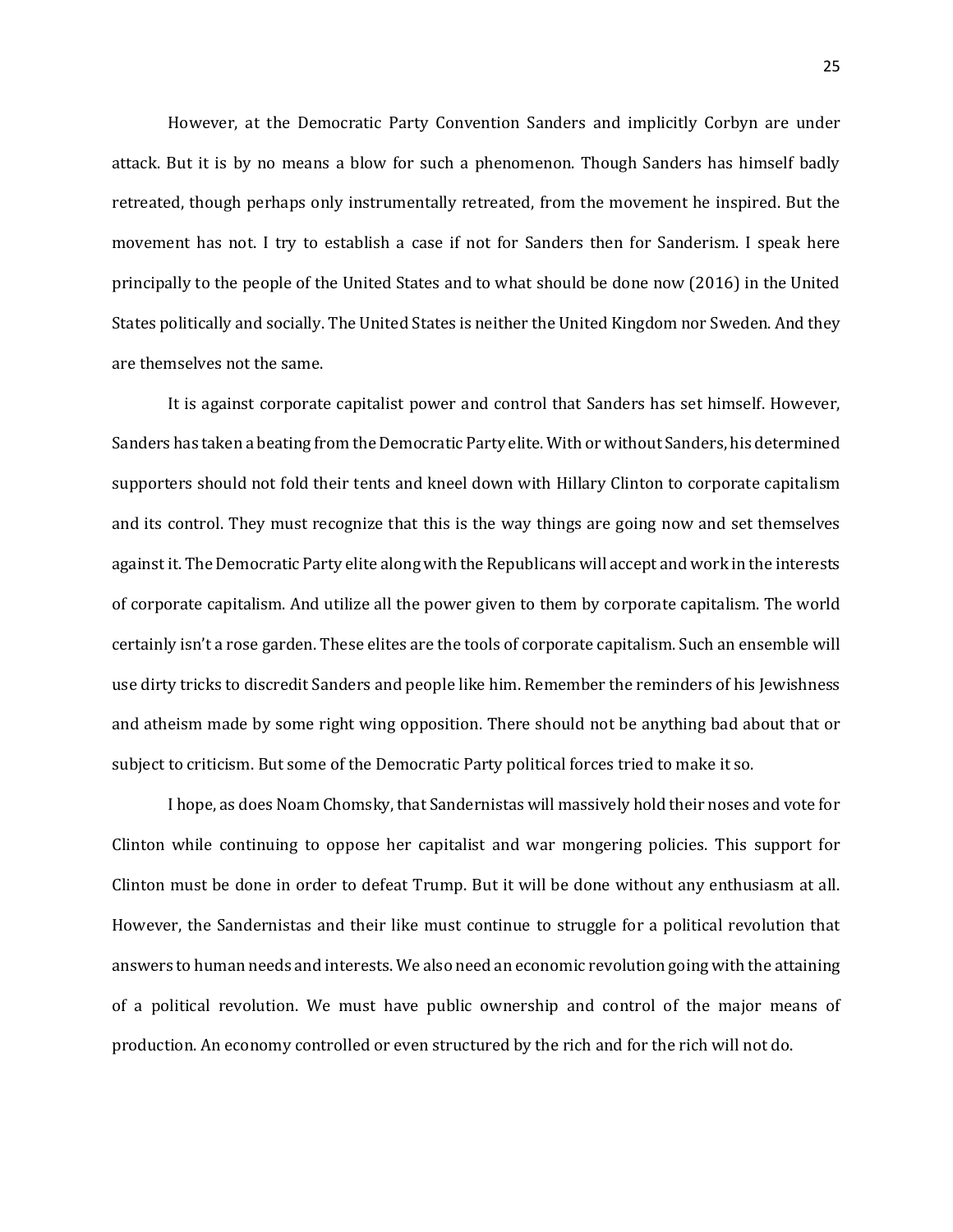All of this will involve compromises to actually make the advances we have gained in Scandinavia. We get compromises in politics often when there is a need for bargaining. It is usually a matter we don't like but it is often necessary. Indeed, under many political circumstances it is the only thing to do. Such matters are sometimes not happily made but there will be times, as unhappy as they are, that that is the only thing we can get is in compromising. And *sometimes* we must just live with that. But we must not be too quick to compromise.

Such an instrumentalist background often matters. Half a loaf, Franklin Delano Roosevelt said, is not a whole loaf but it is better than nothing or just a few crumbs. However, settling for half a loaf can become a bad habit. A too readily caving in to the powers that be. I expect that Clinton is addicted to that, thinking that it is political realism. We often get only crumbs in our 'wonderful world' but crumbs are not nearly enough nor is a half a loaf enough. But *sometimes* we are trapped. It is the only thing that is reasonable to do. Living in an unsatisfactory state of affairs but take every reasonable chance to break out of it. Be hardnosed.

We can feel trapped and indeed be trapped. We get something lousy, whatever way we go. It seems like we must firmly try to keep the devil out but that sometimes requires letting the witch in. Whatever we do, we are damned. Feeling this way, we want instead of voting for Clinton to either not vote at all or to vote by defacing our ballot in protest or voting for a Third Party candidate who has no chance of winning. But we should not do any of these things. In the present situation, that is, we should not do any of these things but to instead hold our noses and vote for Clinton. And as *status quo* indoctrinated as Clinton is we still should vote for her in our circumstances with a deep and bitter consciousness. But after she is securely again in the White House we should lay out the justification for not voting for Trump and why it was that his defeat was essential.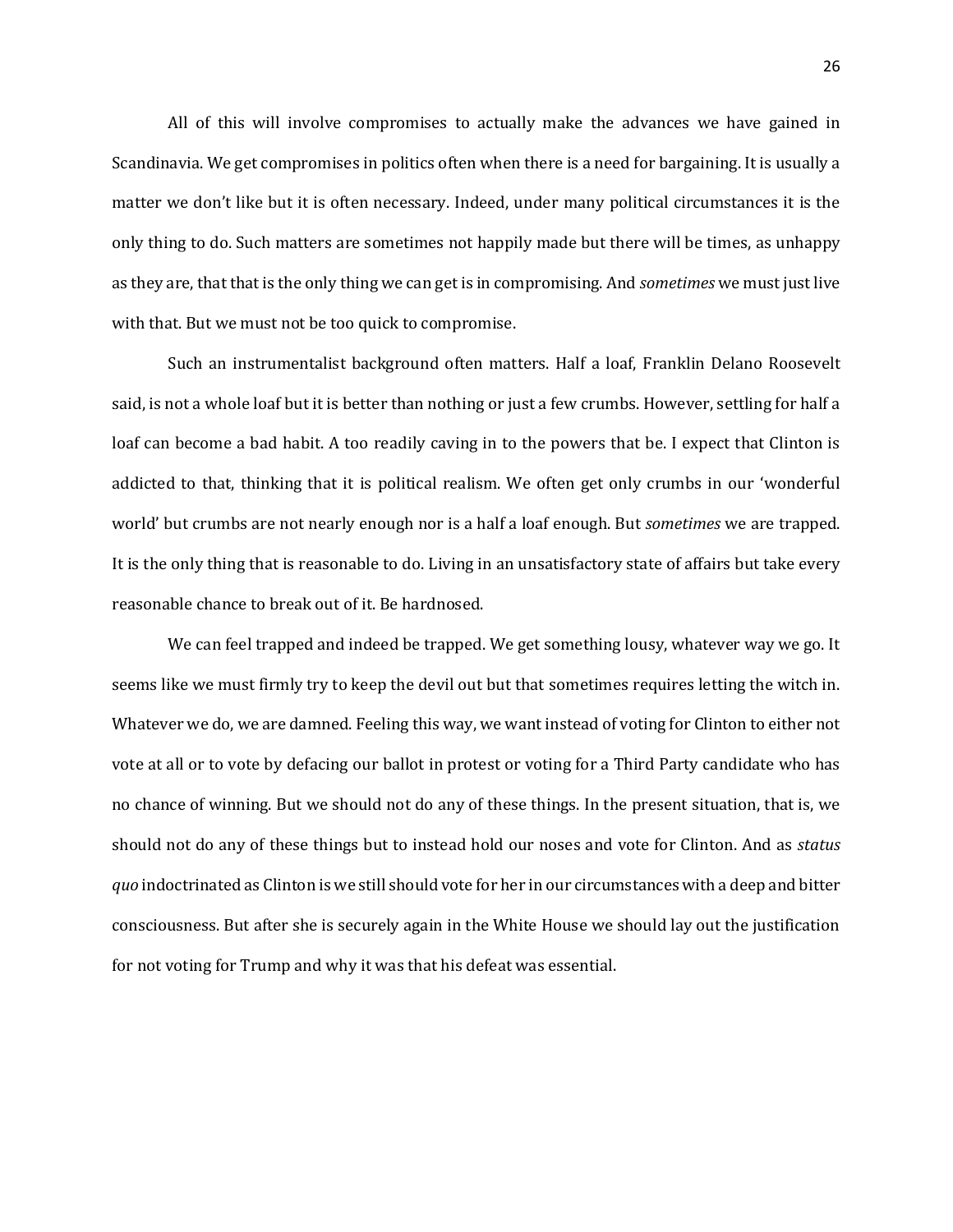Keeping all this in mind along with the discontent that now obtains between Democrats and Republications, the political attention should turn, after defeating Trump, to forming a new mass party along roughly Sandernista lines. Perhaps a uniting of the Sandernistas and the Greens. This must come into existence for emancipation to obtain. It must for us to politically gain something of a mass party and not just a little third party often with good ideas but with no power to change the world. Think of Ralph Nader. Any such candidate would have been better than Romney or Obama, Clinton or Trump. But they had and have no actual chance of winning. They present better ideas than candidates from either of the two major parties but to little or no effect. Though for *negative* effect Nader's candidacy did get George W. Bush into the White House. Most of the time, third party candidates are largely ignored and just left out in our plutocracies that are falsely called democracies.

But now some considerable amount of the American population has awakened or is awakening, though not yet nearly enough. There is considerable bitter discontent about being left out as life goes on in the United States and elsewhere as well. With that bitter discontent and disillusion opposition is rising. Things are changing. A mass emancipatory party has become possible in the United States and it is not just as a pious dream or wish of a few politically oriented people. Let us hope it will become a progressive turn and not one that repeats the fascist or neo-fascist movements coming to life in Europe. These are already nicely settled in in Hungary and almost so in Austria, in Greece (the Golden Dawn) and France (the Front nationale). They are becoming serious contenders for power. Yes, things are changing but not necessarily all in good ways. Trump could be laying the groundwork for a populist neo-fascist regime. He must be stopped. But he may gain power.

Many people are reacting against the ruining of their lives. As I write this at the end of August 2016, little Iceland has gone radically to the left. Things are topsy-turvy in many ways all over. Some of them good, some of them bad, and some of them we know not what. The question is not just

III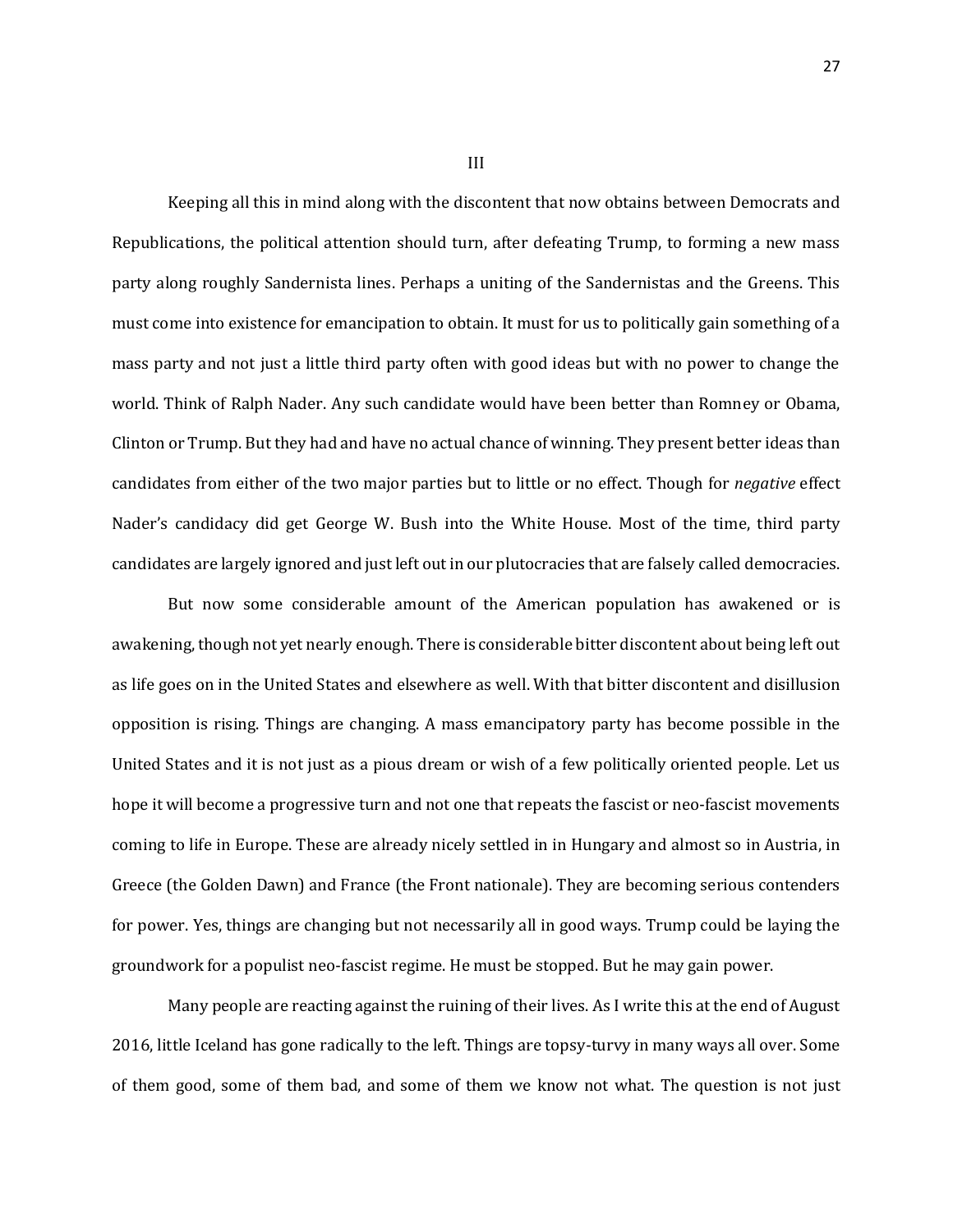whether things are changing but also of how and how deeply. Will or can Clinton put us in the old rocking chair unnecessarily and perniciously, sticking with the old ways of doing things? The center may, however, be deconstructed and things go either right or left or we may get just an incoherent mess claiming, in memory of George W. Bush, 'Mission Accomplished'. But amidst this turmoil, there is a living space for a new party of the left that could lead us in a coherent emancipatory direction. That belief is not utopian or just utopian. It could very well be a Sanders-Stein like party that is not doctrinaire but still forceful and emancipatory. But not too destabilizing of existing sensibilities while still challenging many of them. We have some fine red lines here. We must remember that people, many people, are fed up with the *status quo* and a few of them are committed to a thorough change. And perhaps in time many. They certainly will not get that with Clinton, to say nothing of Trump.

This sentiment, attitude and commitment for a fundamental change should also come to have an existence soon. The Unites States government, whether Democratic or Republican, tries, and so far successfully, to keep the two-party system with two rotten parties. But now the time is ripe with all the discontent with the *status quo* to fundamentally change things. The times, to repeat, are achanging. Both with the Sanders effect in a *good* way and the Trump effect in a very *bad* way. But in both cases the capitalist applecart is being upset.

Reflect on this. Taking the ills of capitalism to heart and to head and focusing on the *next*  presidential election. That election *need* not be to *no* emancipatory effect. If the current political disaffection continues to obtain, as is very likely, we will be getting increasingly sick of waiting. And there is the not implausible fear of climate change at work as well. In spite of Trump's climate change denial. But things need not collapse as did the emancipatory struggles of the 1960s. Ours may have more staying power. We should take the risk. We must not—morally must not—fold our tents. We must not abandon a determined emancipatory struggle even when we have a very inadequate understanding of what *specifically* should be done. Holding back as to what should be done until we have a clearer understanding is in our situation committing suicide. We will never have a wholly